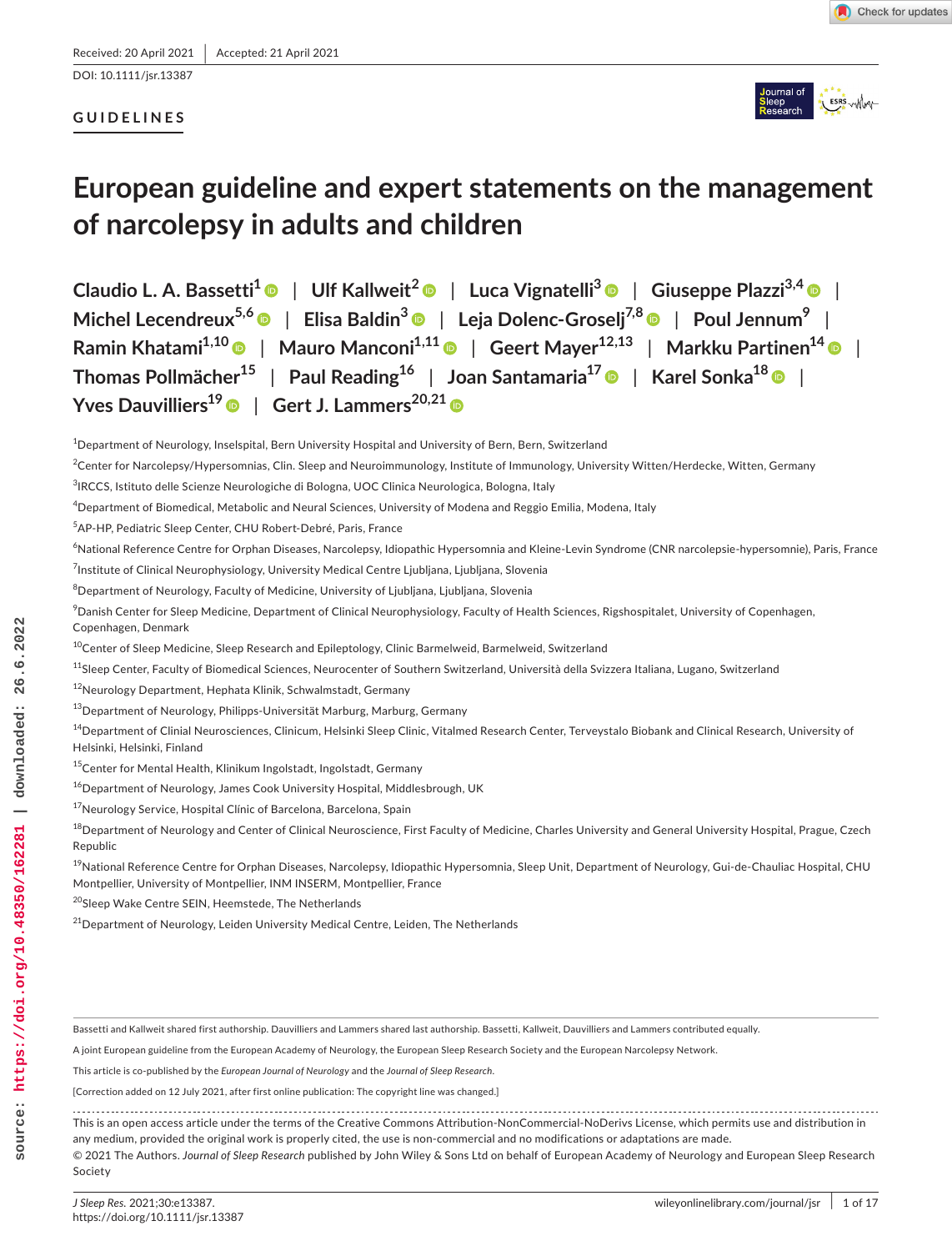

#### **Correspondence**

Claudio L.A. Bassetti, Department of Neurology, Inselspital, Bern University Hospital and University of Bern, Bern, Switzerland.

Ulf Kallweit, Center for Narcolepsy, Clin. Sleep and Neuroimmunology, Institute of Immunology, University Witten/Herdecke, Witten, Germany.

Email: [claudio.bassetti@insel.ch](mailto:claudio.bassetti@insel.ch) (CLAB); [ulf.kallweit@uni-wh.de](mailto:ulf.kallweit@uni-wh.de) (UK)

#### **Funding information**

European Academy of Neurology (EAN), European Sleep Research Society (ESRS), European Narcolepsy Network (EU-NN).

### **Summary**

**Background and purpose:** Narcolepsy is an uncommon hypothalamic disorder of presumed autoimmune origin that usually requires lifelong treatment. This paper aims to provide evidence-based guidelines for the management of narcolepsy in both adults and children.

**Methods:** The European Academy of Neurology (EAN), European Sleep Research Society (ESRS), and European Narcolepsy Network (EU-NN) nominated a task force of 18 narcolepsy specialists. According to the EAN recommendations, 10 relevant clinical questions were formulated in PICO format. Following a systematic review of the literature (performed in Fall 2018 and updated in July 2020) recommendations were developed according to the GRADE approach.

**Results:** A total of 10,247 references were evaluated, 308 studies were assessed and 155 finally included. The main recommendations can be summarized as follows: (i) excessive daytime sleepiness (EDS) in adults–scheduled naps, modafinil, pitolisant, sodium oxybate (SXB), solriamfetol (all strong); methylphenidate, amphetamine derivatives (both weak); (ii) cataplexy in adults–SXB, venlafaxine, clomipramine (all strong) and pitolisant (weak); (iii) EDS in children–scheduled naps, SXB (both strong), modafinil, methylphenidate, pitolisant, amphetamine derivatives (all weak); (iv) cataplexy in children–SXB (strong), antidepressants (weak). Treatment choices should be tailored to each patient's symptoms, comorbidities, tolerance and risk of potential drug interactions.

**Conclusion:** The management of narcolepsy involves non-pharmacological and pharmacological approaches with an increasing number of symptomatic treatment options for adults and children that have been studied in some detail.

**KEYWORDS**

cataplexy, European, guideline, management, narcolepsy

# **1**  | **INTRODUC TION: BACKGROUND AND SCOPE**

#### **1.1**  | **Clinical need for a guideline**

Narcolepsy is a disabling hypothalamic disorder that presents with a variety of sleep-wake and other symptoms. Excessive daytime sleepiness (EDS) is usually the most troublesome feature although significantly fragmented and disturbed nighttime sleep (DNS) is common with phenomena including sleep paralysis and hallucinatory experiences around sleep-wake transitions (hypnagogic and hypnopompic hallucinations [Bassetti et al., 2019; Yoss & Daly, 1957]). Whereas narcolepsy with typical cataplexy (type 1 narcolepsy, NT1) is considered a distinct entity, associated with hypocretin deficiency, narcolepsy without cataplexy (type 2 narcolepsy, NT2) is less clearly defined and when diagnosed following the current diagnostic criteria a heterogeneous disorder (Bassetti et al., 2019).

Although the precise etiology of narcolepsy is unknown, most evidence suggests it is usually a sporadic acquired immune-mediated condition that develops in people who are genetically predisposed (Latorre et al., 2018; Liblau et al., 2015; Partinen et al., 2014; Yoss & Daly, 1957).

Worldwide prevalence estimates suggest that approximately 25–50 persons out of 100,000 are affected (Oyahon et al., 2002; Partinen & Kronholm, 2017). Some recent studies indicate, that narcolepsy may be less frequent (Tió et al., 2018). Narcolepsy potentially affects every aspect of daily life with considerable personal, social and economic consequences. As a result, quality of life measures of both patients and their families are significantly reduced (Dodel et al., 2007; Jennum et al., 2012). Current treatments include non-pharmacological and pharmacological approaches (Bassetti et al., 2019; Dauvilliers et al., 2017; Kallweit & Bassetti, 2017).

Treatment guidelines for narcolepsy were first published in Europe in 2006 (Billiard, Bassetti et al., 2006) and in the USA in 2007 (Morgenthaler et al., 2007). Criteria for diagnosing narcolepsy into types 1 and 2 (NT1 and NT2) were revised in 2014 by the American Academy of Sleep Medicine. A recent paper addressed the limitations of the current International Classification of Sleep Disorders 3 (ICSD-3) diagnostic criteria and made suggestions for future improvements (Lammers et al., 2020).

Since 2006, there has been considerable developments in our understanding of both the etiopathology and clinical characteristics in narcolepsy. Furthermore, several new drugs have become available. This has prompted the European Academy of Neurology (EAN),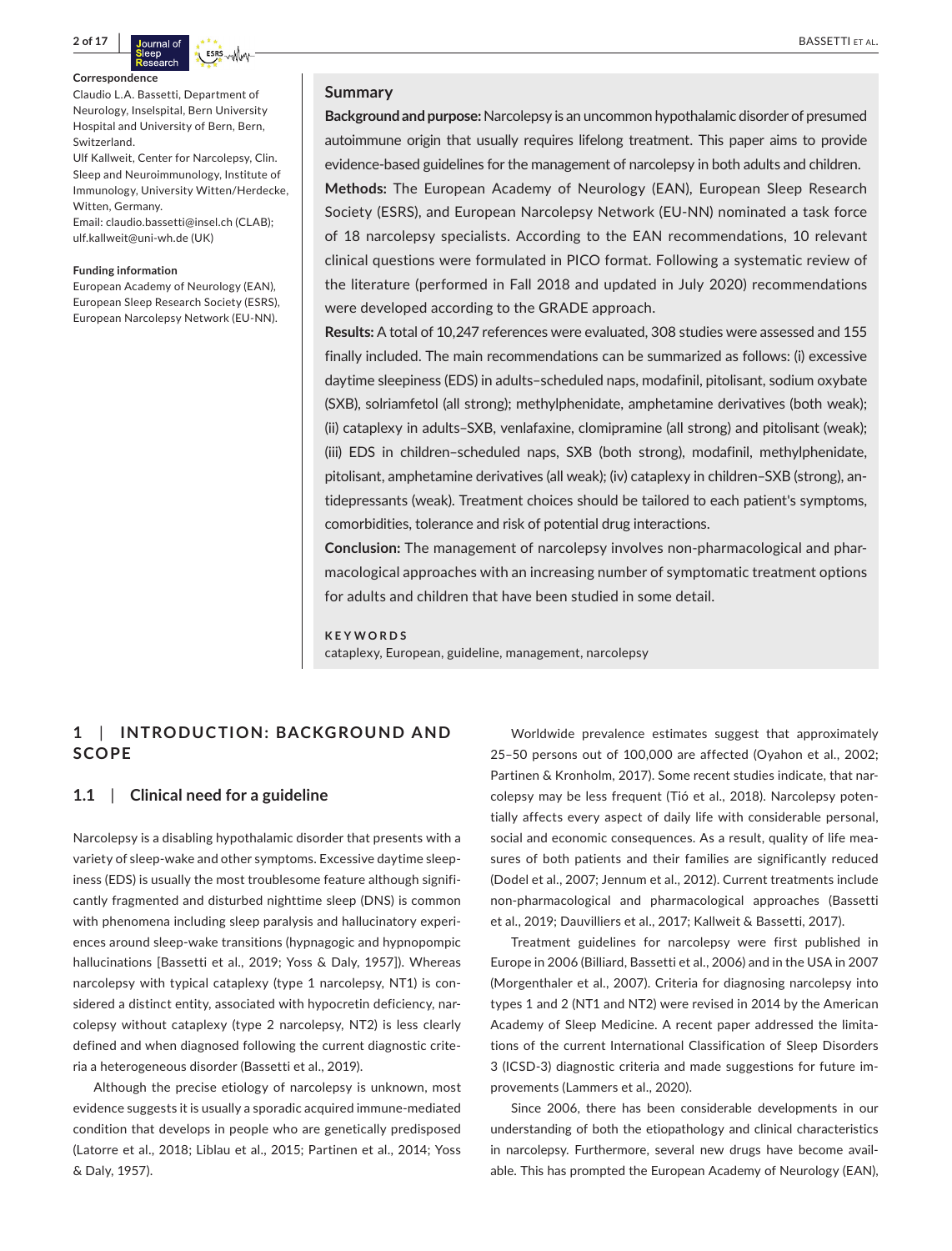European Sleep Research Society (ESRS) and European Narcolepsy Network (EU-NN) to join forces to provide up-to-date, evidencebased recommendations for narcolepsy treatments. Patient representatives have been included in the task force, expanding its perspective.

# **1.2**  | **Scope**

This guideline focuses on people of any age with a specific diagnosis of narcolepsy (NT1 and NT2). It does not address disorders in the narcoleptic 'borderland' such as idiopathic hypersomnia or any other condition causing EDS. Symptomatic treatments of EDS, cataplexy, and the predominantly nocturnal symptoms of narcolepsy (DNS, sleep paralysis, sleep-related hallucinations) are assessed, including first-line, second-line and combination therapies. It also evaluates pharmacological treatments that are potentially disease modifying as well as therapies for a variety of comorbid conditions. The latter include psychiatric symptoms and fatigue (Droogleever Fortuyn et al., 2012), obesity, sleep-disordered breathing, rapid eye movement sleep behavior disorder (RBD), restless legs syndrome and periodic limb movements (RLS/PLMS). Where appropriate, evaluations for adults and children are described separately. For some clinical situations, expert statements are included. Patients' view on the management of narcolepsy is also included in a special section.

# **2**  | **METHODS**

The EAN, the ESRS and the EU-NN nominated 18 experts in narcolepsy from 11 European countries to form a task force. Four patient representatives were elected by a patient assembly during the European Narcolepsy Day 2018 and were subsequently added the task force to provide an opinion statement around key areas of clinical management and research outcomes. Within the task force, 10 working sub-groups were appointed, each consisting of two experts responsible for one clinical question.

This guideline was developed in accordance with the recommendations of the GRADE Working Group [\(https://www.grade](https://www.gradeworkinggroup.org/) [workinggroup.org/\)](https://www.gradeworkinggroup.org/) and in line with the 2015 practical recommendations for the process of proposing, planning and writing a neurological management guideline by EAN task forces (Leone et al., 2015). For the procedures in detail, see the Supplement Appendix S1 online.

Following preparatory talks in 2016, the task force was established after a signed agreement between the three societies in 2017. The guideline production was finalized in September 2020.

# **2.1**  | **Guideline questions**

As an initial step, key questions and potential outcomes essential for the clinical management of patients with narcolepsy were identified. An explicit list of outcomes for each question was proposed by the co-chairs and circulated to the rest of the task force working group, prior to rating their relative importance for clinical decision-making. Outcome prioritization was undertaken using a 9-point Likert scale and grouped into three categories (1–3, outcome of low importance; 4–6, outcome important but not critical for decision making and 7–9, outcome critical for decision making). Only outcomes graded as critical or important according to expert opinion were subsequently analysed. Finally, 10 key questions were formulated and organized into five sections (see below). The Patients–Intervention–Comparator–Outcome (PICO) framework was then used to formulate sub-questions, integral to the search strategies and draft recommendations. For the exact wording of the PICO questions and additional information, please see the Supporting Information Appendix S1 and also see below.

# 2.1.1 | PICOs classified into groups and as individual questions

#### *Group/Topic*

- 1. Are there disease-modifying pharmacological treatments for narcolepsy that can restore hypocretin transmission or reverse the disease process?
- 2. Can non-pharmacological treatments improve symptoms of narcolepsy?
- 3. Can pharmacological treatments improve the symptoms of narcolepsy in adults?
- 4. Can any non-pharmacological or pharmacological treatments improve comorbidities and/or quality of life measures in patients with narcolepsy?
- 5. Can pharmacological treatments improve the symptoms of narcolepsy in children?

# **2.2**  | **Search strategy**

Published studies were identified from the National Library of Medicine's MEDLINE database, Elsevier's Embase database and the Cochrane Central Register of Controlled Trials by means of specific search strategies using a combination of exploded terms and free text, focusing on narcolepsy and treatments for narcolepsy. The strategy used for MEDLINE was translated to other databases. No language or date of publication restrictions was applied. Rarely, if studies had distinguished between the differing types of narcolepsy, notably NT1 and NT2, this is mentioned in the text. The literature search was performed between July and October 2018 and finally updated in July 2020. For pharmacological treatments, another update was performed in October 2020.

# **2.3**  | **Data synthesis**

A descriptive summary of the included studies with details of study design, number and characteristics of enrolled patients,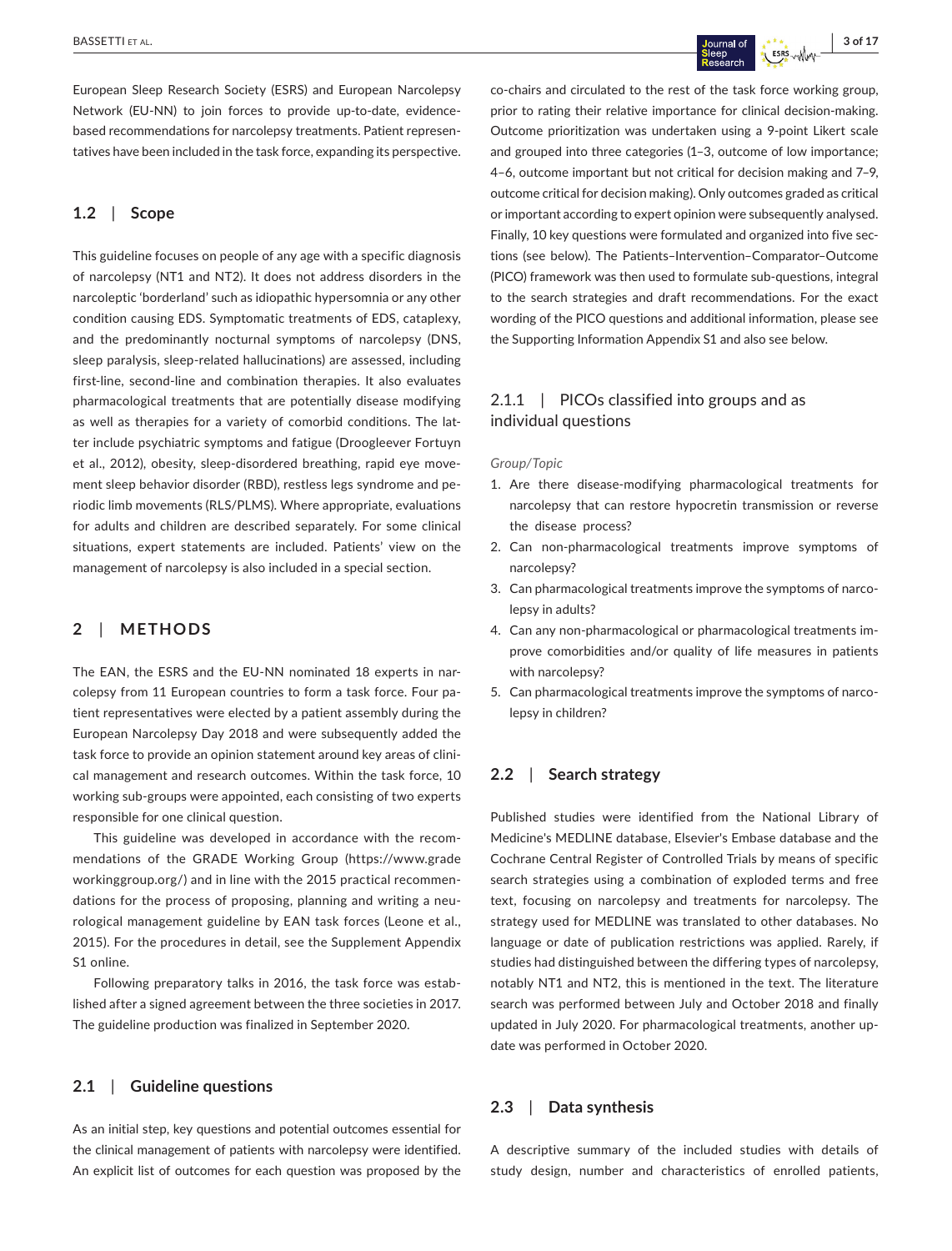

intervention(s) and comparator(s), outcome measures and results was first provided in tables and then presented in Summary of Findings tables by individual outcome and intervention.

# **2.4**  | **Grading the quality of the evidence and developing recommendations**

The guideline was developed following the GRADE approach. Overall quality of evidence for each outcome was assessed by the methodology sub-group (EB, LV). For further details, please see the Method chapters found in the Supporting Information Appendix S1 online.

# **3**  | **RESULTS**

A total of 10,241 references were evaluated for possible inclusion. Full texts of 308 studies were assessed with 155 meeting the inclusion criteria. A descriptive summary of the whole process and findings is provided in the Supporting Information Appendix S1. Results of the literature search and overall quality of evidence for individual PICOs are also provided in the Supporting Information Appendix S1. References indicated with an asterisk (\*) refer to the Supporting Information.

#### **3.1**  | **Search questions**

#### 3.1.1 | Group 1 Question(s)—Disease modification

#### *PICO 1*

What is the clinical evidence for the efficacy of disease-modifying treatments for the remission or improvement of narcolepsy?

*Introduction*

Preventing total hypocretin neuron loss by an immunomodulatory treatment close to disease onset or in highly selected patients or hypocretin replacement therapy (hypocretin, hypocretin analogues, hypocretin receptor agonists) may be considered as potential treatment strategy.

*Recommendations – Among the disease modifying treatments evaluated none is recommended.*

See Table S1.

*Future directions/outlook*

Specific monoclonal antibody therapies might represent a therapeutic option in the future to prevent or slow hypocretin neuron loss. The potential for severe side effects of such immune-modulatory treatments and uncertainties when to start therapy will require welldesigned studies in carefully selected narcolepsy populations.

Selective hypocretin receptor agonists are a promising new class of drugs. Recently pilot trials on the hypocretin receptor agonist TAK-994 (animal data) and TAK-925 (adults with NT1) indicated a significant improvement of EDS (with normalization of the maintenance

of wakefulness test in few cases of NT1) and cataplexy (in animals) (Yukitake et al., 2019).

# $3.1.2$  | Group 2 Question(s) – Nonpharmacological management

#### *PICO 2*

What is the clinical evidence of non-pharmacological treatments in the management of narcolepsy?

*Introduction*

Non-pharmacological management of symptom control in narcolepsy should always be considered first. Non-pharmacological approaches increase patient involvement and enhance self-empowerment. Factors such as age, gender, profession, specific life situations and comorbidities will influence the potential for using non-pharmacological strategies. In some situations where medication is considered inappropriate such as pregnancy or potentially in early childhood, nonpharmacological management approaches are mandatory.

*Recommendations – We recommend planned daytime naps to improve immediate subjective and objective sleepiness both in drug naïve narcolepsy patients and in those taking stimulant medication, at any age.*

See Table S2.

Although available evidence on non-pharmacological treatment other than scheduled napping is low, the concept of such approaches is strongly supported as they promote better acceptance of the disease and compliance. Informed scientific knowledge of narcolepsy in any patient group is mandatory, including disease mechanisms and treatment options. Attempts to implement a fixed schedule for nocturnal sleep and daytime activities with short scheduled naps during the day are considered important. A general healthy lifestyle including regular physical activity and weight control are also considered important and might be expected to result not only in an improvement of symptom control but also enhanced patient-empowerment. For many patients, joining a patients' organization turns out to be of great help as a source of information, exchange and support.

*Future directions/outlook*

Non-pharmacological treatment is considered important and forms an initial foundation for managing narcolepsy. Patients often have a special interest in non-pharmacological approaches (see below) although available scientific evidence for efficacy is very limited. Studies evaluating the potentially positive impact of special diet, light therapy or exercise programs are needed.

# 3.1.3 | Group 3 Question(s)—Symptomatic pharmacological treatments in adults

General comment: The overall goal of most symptomatic treatments should focus on improving the sleep-wake cycle of narcoleptic patients with particular attention on daytime performance.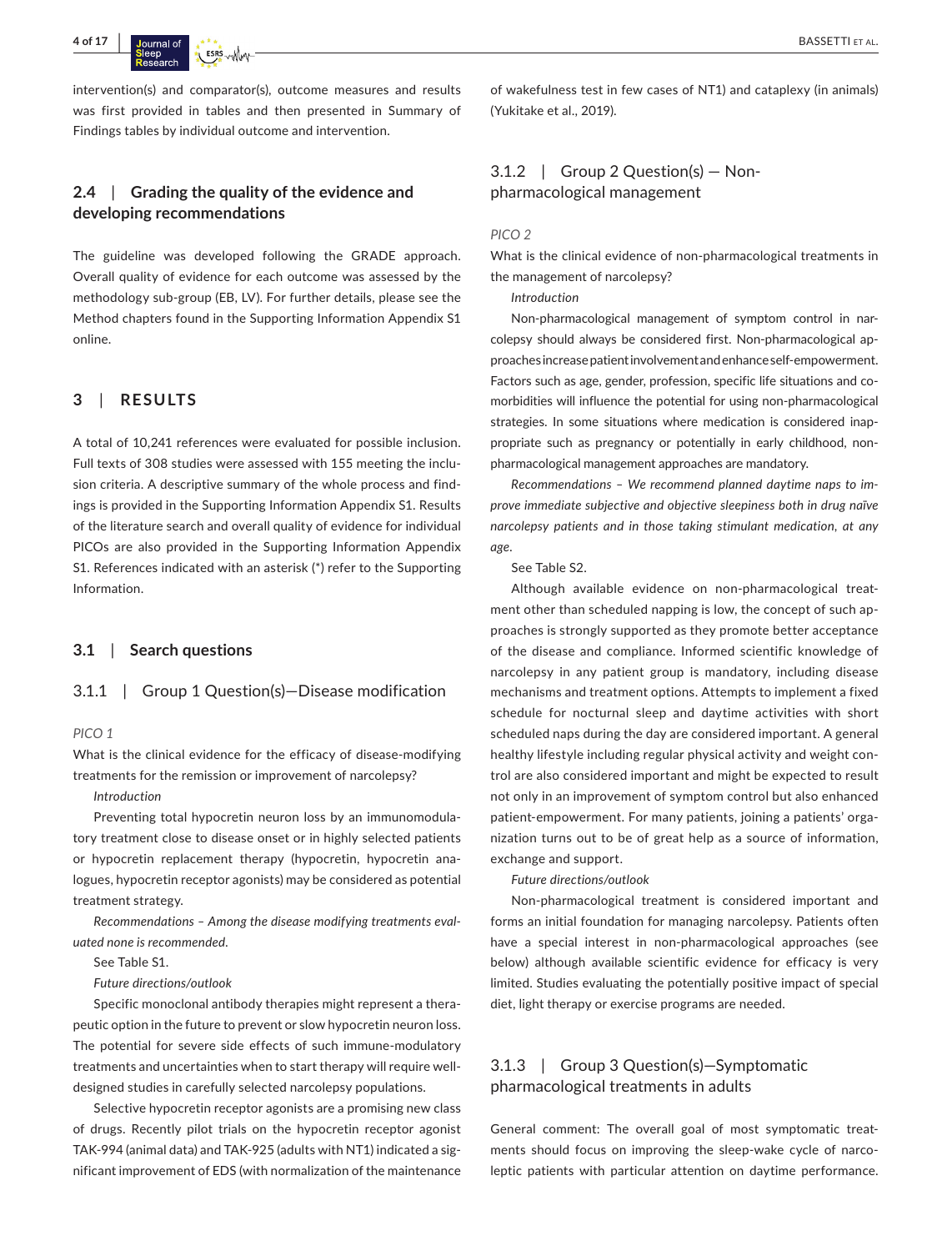Improving EDS and reducing cataplexy are typically most important. Treatment goals and choice of treatments should take into consideration an individual's pattern of symptoms, preferences and existing co-morbidities.

#### *PICO 3*

What is the clinical evidence for the efficacy of pharmacological treatment of EDS and associated features? Is there a difference in efficacy between different wake-promoting drugs? What is the benefit-to-risk ratio of treatments?

*Introduction*

Excessive daytime sleepiness is usually the most prominent disabling symptom in patients with narcolepsy (Bassetti et al., 2019). EDS can present with different phenotypes including sleep attacks, involuntary napping, automatic behaviors, an excessive need for sleep (hypersomnia sensu strictu), difficulty sustaining attention, and cognitive dysfunction. An improvement in EDS is usually assessed by clinical history or questionnaires. Objective testing such as multiple sleep latency test (often used for diagnosis) and the maintenance of wakefulness test (often used to document treatment response) may provide useful information.

Based on several randomized controlled trials (RCTs) and clinical experience, there is clear evidence that a number of wakepromoting agents and sodium oxybate improve EDS. Treatment choices may change over time and be affected by factors such as age, lifestyle, severity, tolerance and comorbidities. Clinicians should therefore regularly reassess treatment efficacy and safety during follow-up visits. Data on the long-term efficacy and safety are limited. A recent 1-year open-label single-arm pragmatic study supports the long-term safety and efficacy of pitolisant for treatment of EDS in patients with NT1 and NT2 (Dauvilliers et al., 2019). However, one-third of patients stopped the medication due to lack of efficacy or side effects.

A recent trial performed over 24 months (Schinkelshoek et al., 2019) reported a reduction in body mass index in NT1 patients treated with sodium oxybate, confirming previous clinical observations.

Stimulants (methylphenidate, modafinil, amphetamines, and solriamfetol) may increase heart rate and blood pressure with risk of hypertension. These potential side effects require careful monitoring and may lead to specific management strategies (Bosco et al., 2018).

#### *Recommendations*

See Figure 1 and Table S3.

The lack of head-to-head studies makes comparisons of efficacy between different stimulants/wake-promoting drugs difficult. The alerting effects of stimulating antidepressants were not evaluated as clinical experience suggests any impact on EDS in narcolepsy is at best minor. Antidepressants should not be considered as treatments for EDS.

#### *Future directions/outlook*

New compounds including novel histamine 3 receptor inverse agonists and hypocretin receptor agonists may soon become available for treatment of EDS in NT1 and NT2.

#### *PICO 4*

What is the clinical evidence for efficacy of pharmacological treatment of moderate to severe cataplexy? Is there a difference in efficacy between different drugs? What is the benefit-to-risk ratio of treatments?

#### *Introduction*

Cataplexy is a pathognomonic symptom of narcolepsy, which is reported by 60%–70% of all narcolepsy patients (Bassetti et al., 2019). In moderate to severe cataplexy, pharmacological treatment is usually warranted.

*Recommendations*

See Figure 1 and Table S4.

Due to a lack of data, comparison of efficacy of different drugs is not possible.

*Future directions/outlook*

Randomized clinical trials (RCTs) comparing serotonin– norepinephrine reuptake inhibitors (SNRIs) such as venlafaxine against sodium oxybate to assess the specific benefit-to-risk ratio should be considered. New drugs such as hypocretin receptor agonists may represent a valid option for future treatment of cataplexy.

#### *PICO 5*

What is the clinical evidence for efficacy of pharmacological treatment for moderate to severe DNS? Is there a difference in efficacy between different drugs? What is the benefit-to-risk ratio of treatments?

#### *Introduction*

Nocturnal sleep is significantly disturbed in at least 65% of patients with narcolepsy. Disruption of sleep maintenance is the most common problem with recurring short and long wake periods. Sleep onset is usually unaffected. Over 24 h, the total sleep time of a narcoleptic person is often within normal limits. The extent of sleep fragmentation potentially in association with vivid dreaming and/or nightmares, RBD but also RLS/PLMS and sleep-disordered breathing can adversely influence daytime functioning and EDS prompting many patients to seek treatment for improving DNS.

*Recommendations*

See Figure 1 and Table S5.

*Future directions/outlook*

Different compositions or formulations of sodium oxybate e.g., low-salt, and long acting formulations may have an additional impact on improvement of DNS and are studied in RCTs. There is a need for more RCTs assessing DNS in narcolepsy both for existing drugs and newer compounds.

#### *PICO 6*

What is the clinical evidence for efficacy of the pharmacological treatment of moderate to severe sleep paralysis and hypnagogic/hypnopompic hallucinations? What is the benefit-to-risk ratio of treatments? Is there a difference in efficacy between different drugs?

*Introduction*

Sleep paralysis and hypnagogic/hypnopompic hallucinations are reported by approximately 50% of patients with narcolepsy (Bassetti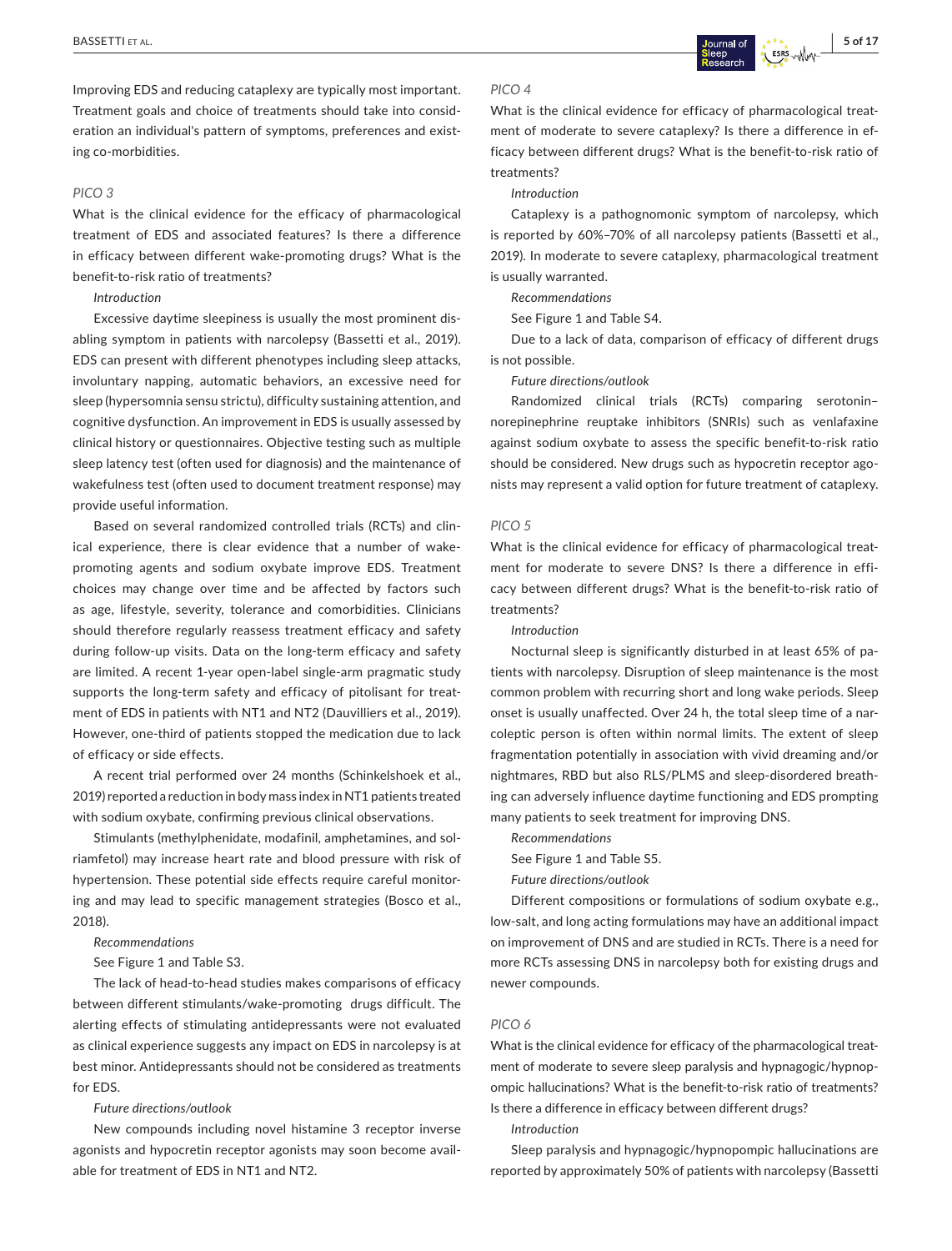et al., 2019). No RCTs focused primarily on these symptoms and none were appropriately powered to detect efficacy of treatments.

*Recommendations*

See Figure 1 and Table S6.

*Future directions/outlook*

There is a need for specific trials on the impact of compounds including antidepressants and sodium oxybate on sleep paralysis and hypnagogic/hypnopompic hallucinations.

### 3.1.4 | Group 4 Question(s)—Comorbidities

#### *PICO 7*

What is the clinical evidence of treatment for psychiatric comorbid symptoms?

#### *Introduction*

Psychiatric disturbances are frequently present (20%–30%) in narcolepsy, particularly depression and anxiety, potentially as a secondary phenomenon reflecting the psychosocial burden of the disease (Bassetti et al., 2019). Either near diagnosis or during the course of the illness, psychiatric symptoms may require management.

#### *Recommendations*

It is suggested that psychiatric disorders in narcolepsy should be treated in accordance with general principles for a general population. Shared compounds for the symptoms of narcolepsy and depression should be considered where appropriate such as antidepressants for cataplexy and comorbid mood disorder (Weak recommendation). Depressive symptoms need regular re-evaluation (Barateau et al., 2020).

The lack of specific studies does not provide support for any particular treatments for depression in narcolepsy. There is no reason, however, consider well-established treatments for major depression in the general population to be less effective in narcolepsy.

*Future directions/outlook*

Specific non-pharmacological approaches including cognitive behavioral therapy and pharmacological approaches for psychiatric co-morbidities in narcolepsy are implicitly needed.

#### *PICO 8*

What is the clinical evidence of efficacy and safety for treatment of other sleep disorders in narcolepsy such as RBD, sleep-disordered breathing, parasomnias, RLS/PLMS? Is there a difference in efficacy between different drugs or approaches?

#### *Introduction*

A variety of sleep disorders such as RLS (prevalence 10%–20%), sleep apnoea (20%–40%) or RBD (25%–70%) are more frequent in narcolepsy than in the general population (Bassetti et al., 2019). The underlying aetiology of other sleep disorders and their clinical impact on narcolepsy remain unclear although specific treatments are often warranted.

*Recommendations – Other sleep disorders in narcolepsy should be treated in accordance to the general recommendations for their specific treatment in non-narcoleptic patients.*

See Table S7.

*Future directions/outlook*

Studies evaluating effects of treatments for other sleep disorders in narcolepsy are needed.

#### *PICO 9*

What is the clinical evidence of efficacy for treatments on measures of quality of life, global improvement or psychosocial factors? Is there a difference in efficacy between different drugs?

*Introduction*

Improving daily performance, quality of life measures and increasing the ability to work are key aims of the management of narcolepsy given their severe impact.

*Special condition: Driving*

The ability to drive safely and the adverse effects of EDS are often extremely important issues for patients and their families. Driving regulations for people suffering from narcolepsy vary between European countries although successful treatment often allows patients to drive. However, any risk in driving crucially depends on patients recognizing or monitoring their levels of EDS and refraining from driving if appropriate.

#### *Recommendations*

No specific recommendations were provided. Clinical global impression, quality of life and prevention of everyday life risks were considered to substantiate the recommendations on symptomatic treatments. Single drugs in Table S8 report the synthesis of effect on these outcomes.

*Future directions/outlook*

In future trials, more attention should be given to quality of life measures together with other patient reported outcome measures.

# 3.1.5 | Group 5 Question(s)—Symptomatic pharmacological treatment in children

### *PICO 10*

What is the clinical evidence for efficacy of pharmacological treatment of any symptom of narcolepsy (including metabolic problems such as obesity and precocious puberty) in children? Is there a difference in efficacy between different treatments? *Introduction*

Initial symptoms of narcolepsy occur before the age of 18 in over 50% of patients (Bassetti et al., 2019) and may start at a very young age also before puberty onset (Postiglione et al., 2018). The nature of narcoleptic symptoms in childhood and adolescence such as cataplexy and EDS differs from the adult picture and may change over time (Pizza et al., 2013). Treatment strategies including a nonpharmacological approach are different from adult strategies and require taking into account the developmental aspects. Particular attention is needed when evaluating safety and the risk-to-benefit ratio of any treatment. Potential treatment side effects such as mood disorder and metabolic upset leading to weight gain or loss should be proactively assessed.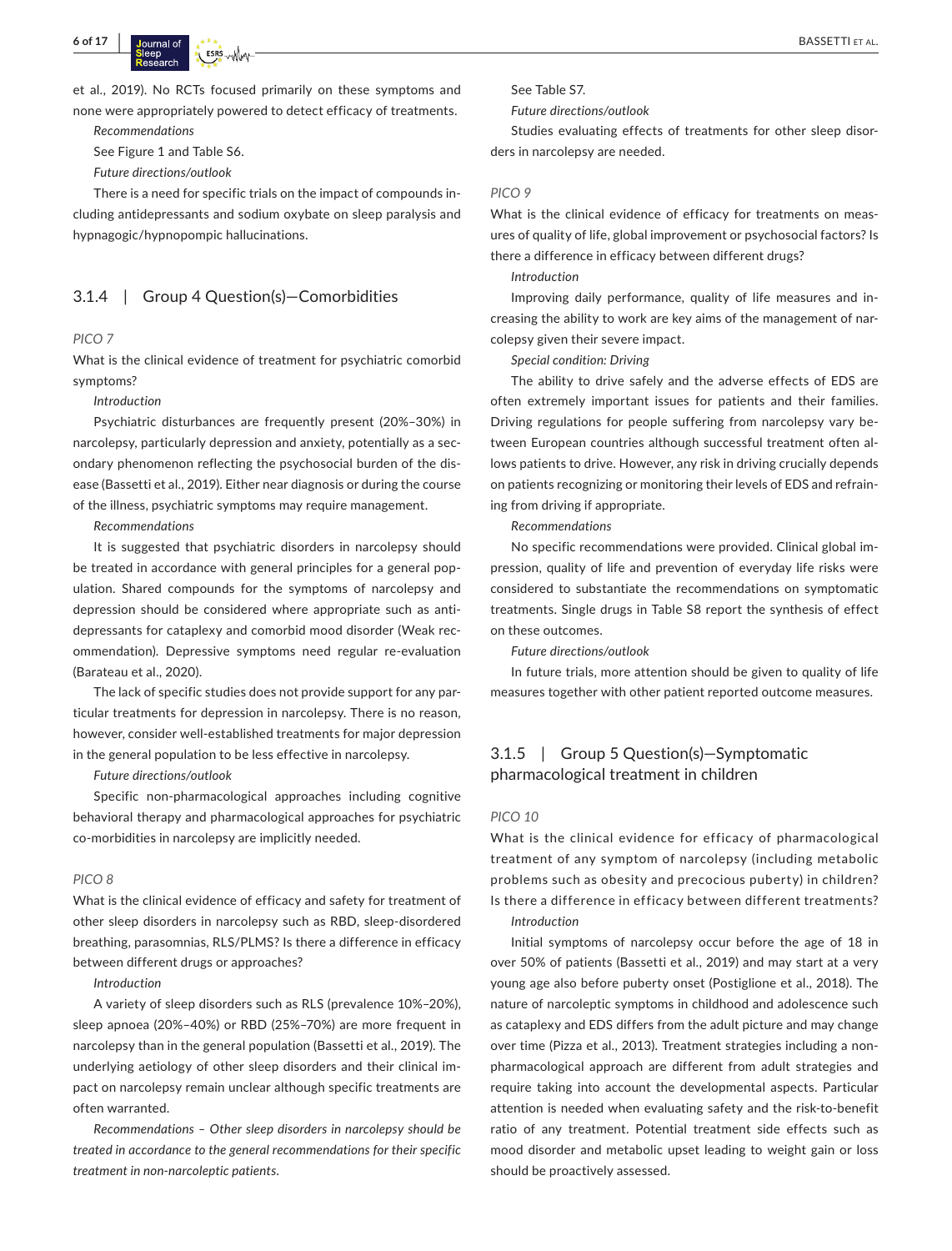To date there are no established recommendations for the use of narcoleptic drugs when considering pubertal development. Endocrinologists who may prescribe adapted treatments in the case of advanced puberty should carefully monitor pubertal development.

*Recommendations*

See Figure 2 and Table S9.

*Future directions/outlook*

Compounds for the treatment of narcolepsy in children were approved only recently, following appropriate trials. The clinical efficacy of sodium oxybate for the treatment of EDS and cataplexy in children was first reported in 2018. Trials on the safety and efficacy of pitolisant in children are yet to be published and will start soon for solriamfetol. More studies and approved treatments are needed for the management of children and adolescents with narcolepsy.

3.1.6 | Overview of quality of evidence and recommendations

See Figures 1 and 2.

# **4**  | **PATHWAY, STATEMENTS AND E XPERT RECOMMENDATIONS**

This guideline provides recommendations that are primarily evidence-based together with opinions from experts. Several clinical questions cannot be satisfactorily addressed because of limited evidence and lack of RCTs. Furthermore, firm conclusions are hampered by a limited systematic approach to formal assessment of symptoms and outcomes using a variety of non-validated and validated measures. Almost no head-to-head trials between drugs have been performed.

This part was completed applying an informal method of consensus, based on an extensive literature review, expert opinion and discussion. The task force reached consensus and agreed on the following recommendations.

Table S10 provides additional information on the medication.

### **4.1**  | **Pathway for the management of narcolepsy**

See Figures 3 and 4.

4.1.1 | Overview of the impact on symptoms of frequently used drugs (adults)

See Figure 5.

### **4.2**  | **Particular situations**

Experts discussed several particular situations in narcolepsy in the absence of any published evidence from formal studies, leading to recommendations that are exclusively based upon expert knowledge and experience. The task force reached full consensus for these recommendations.

### 4.2.1 **| Pregnancy breastfeeding, and contraception**

In the majority of patients, the symptoms of NT1, particularly cataplexy, appear to become milder during pregnancy. However, there are no prospective studies and only few published retrospective studies on this topic (Maurovich-Horvat et al., 2010; Thorpy et al., 2013). Because of the teratogenic potential of all drugs used in the treatment of narcolepsy and other risks of complications during

|              | <b>Drug</b>           |                       | <b>EDS</b>                     |              | Cataplexy                      |                  | <b>DNS</b>              |            | SP/HH                           |                            |  |                                 |
|--------------|-----------------------|-----------------------|--------------------------------|--------------|--------------------------------|------------------|-------------------------|------------|---------------------------------|----------------------------|--|---------------------------------|
|              |                       | Rec                   | QoE                            | <b>Rec</b>   | QoE                            | <b>Rec</b>       | QoE                     | <b>Rec</b> | QoE                             |                            |  |                                 |
|              |                       |                       |                                |              |                                |                  |                         |            |                                 |                            |  |                                 |
| $\mathbf{1}$ | Modafinil             | 个个                    | $\oplus \oplus \oplus \ominus$ | $++$         | $\oplus \oplus \ominus$        |                  | no data                 |            | no data                         | <b>Recommendations</b>     |  |                                 |
|              | Pitolisant            | 个个                    | $\oplus \oplus \oplus$         | $\uparrow$ - | $\oplus \oplus \oplus \ominus$ |                  | no data                 | $\uparrow$ | $\oplus \oplus \ominus \ominus$ | For Strong                 |  | 个个                              |
|              |                       |                       |                                |              |                                |                  |                         |            |                                 | For Weak                   |  | $\uparrow$                      |
|              | Sodium Oxybate        | 个个                    | $\oplus \oplus \oplus \ominus$ | <b>11</b>    | $\oplus \oplus \oplus \ominus$ | 个个               | $\oplus \oplus \oplus$  | $\uparrow$ | $\oplus$ $\oplus$ $\ominus$     | <b>Against Weak</b>        |  | ↓-                              |
|              | Solriamfetol          | $\uparrow \uparrow^*$ | $\oplus \oplus \oplus$         | $++$         | $\oplus \oplus \oplus \ominus$ |                  | no data                 |            | no data                         | <b>Against Strong</b>      |  | $\downarrow\downarrow$          |
| 2            | Antidepressants       |                       |                                | 个个           | $\oplus \oplus \ominus$        |                  | no data                 | 个-         | $\oplus \oplus \ominus \ominus$ | <b>Quality of Evidence</b> |  |                                 |
|              | Amphetamine derivates | $\uparrow$ -          | $\oplus \oplus \ominus$        | $+$          | $\oplus$ $\ominus$ $\ominus$   |                  | no data                 |            | no data                         | High<br>Moderate<br>Low    |  | $\oplus \oplus \oplus$          |
|              |                       |                       |                                |              |                                |                  |                         |            |                                 |                            |  | $\oplus \oplus \oplus \ominus$  |
|              | Methylphenidate       | $\uparrow$ -          | $\oplus \oplus \ominus$        | $+$          | no data                        |                  | no data                 |            | no data                         |                            |  | $\oplus \oplus \ominus \ominus$ |
|              | Zolpidem/Zopiclone    |                       |                                |              |                                | $\downarrow$ - # | $\oplus \oplus \ominus$ |            | no data                         | Very Low                   |  | $\oplus$ $\ominus$ $\ominus$    |

Order: 1. EU-approved medications (in alphabetic order); 2. EU-frequently used medications for narcolepsy; \* needs further evaluation from clinical practice; # chronic use not recommended

**FIGURE 1** Overview of recommendations and of quality of evidence (adults) (SP, sleep paralysis; HH, hypnagogic/hypnopompic hallucinations)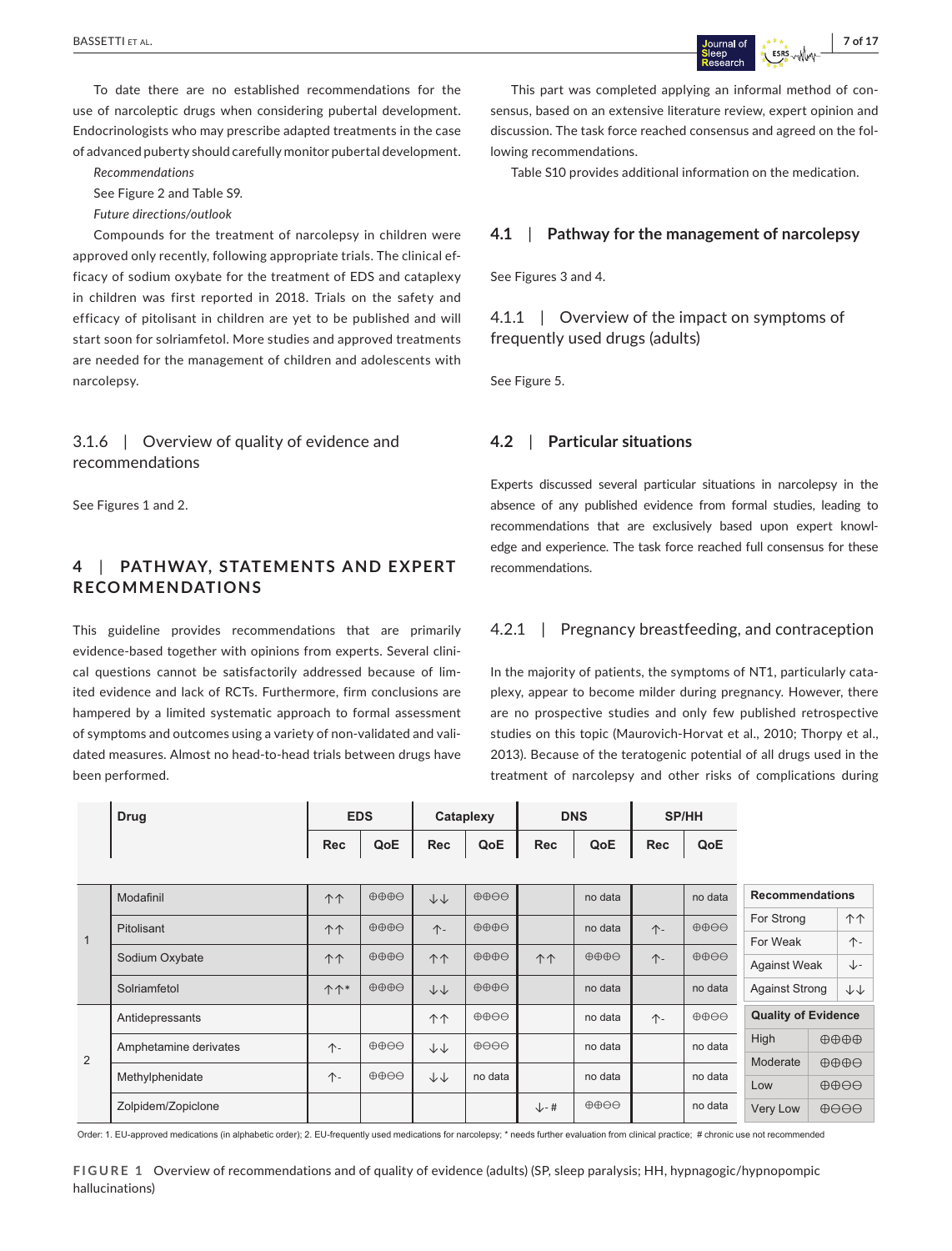

| <b>Drug</b>           | <b>EDS</b>    |                                     | Cataplexy              |                              | <b>DNS</b> |                              | <b>SP/HH</b> |                              |                            |  |                                 |
|-----------------------|---------------|-------------------------------------|------------------------|------------------------------|------------|------------------------------|--------------|------------------------------|----------------------------|--|---------------------------------|
|                       | <b>Rec</b>    | QoE                                 | <b>Rec</b>             | QoE                          | <b>Rec</b> | QoE                          | <b>Rec</b>   | QoE                          |                            |  |                                 |
|                       |               |                                     |                        |                              |            |                              |              |                              | <b>Recommendations</b>     |  |                                 |
| Sodium Oxybate        | 个个            | $\oplus \oplus \ominus \ominus$     | 个个                     | $\oplus \oplus \ominus$      | $\uparrow$ | no data                      | $\uparrow$   | no data                      | For Strong                 |  | 个个                              |
|                       |               |                                     |                        |                              |            |                              |              |                              | For Weak                   |  | $\uparrow$                      |
| Methylphenidate       | $\uparrow$    | $\oplus$ $\ominus$ $\ominus$        |                        | no data                      |            | no data                      |              | no data                      | <b>Against Weak</b>        |  | ↓−                              |
| Modafinil             | $\uparrow$    | $\theta$ $\Theta$ $\Theta$ $\theta$ | $\downarrow\downarrow$ | no data                      |            | no data                      |              | no data                      | <b>Against Strong</b>      |  | $+\ +$                          |
| <b>Pitolisant</b>     | $\Upsilon$ -* | $\oplus$ $\ominus$ $\ominus$        |                        | $\oplus$ $\ominus$ $\ominus$ |            | $\oplus$ $\ominus$ $\ominus$ |              | no data                      | <b>Quality of Evidence</b> |  |                                 |
| Antidepressants       |               | no data                             | $\uparrow$             | $\oplus$ $\ominus$ $\ominus$ |            | no data                      | $\uparrow$   | $\oplus$ $\ominus$ $\ominus$ | High                       |  | $\oplus \oplus \oplus$          |
|                       |               |                                     |                        |                              |            |                              |              |                              | Moderate                   |  | $\oplus \oplus \oplus \ominus$  |
| Solriamfetol          |               | no data                             |                        | no data                      |            | no data                      |              | no data                      | Low                        |  | $\oplus \oplus \ominus \ominus$ |
| Amphetamine derivates | $\uparrow$    | no data                             |                        | no data                      |            | no data                      |              | no data                      | Very Low                   |  | $\oplus$ $\ominus$ $\ominus$    |

Order: EU-frequently used medications for narcolepsy (strong, weak recommendation, no recommendation). Only Sodium Oxybate EU- approved. All other medications are not approved for the use<br>in children (off-label); \* Very li

**FIGURE 2** Overview of recommendations and of quality of evidence (children) (SP, sleep paralysis; HH, hypnagogic/hypnopompic hallucinations)



**FIGURE 3** Clinical pathway for the management of narcolepsy (adults)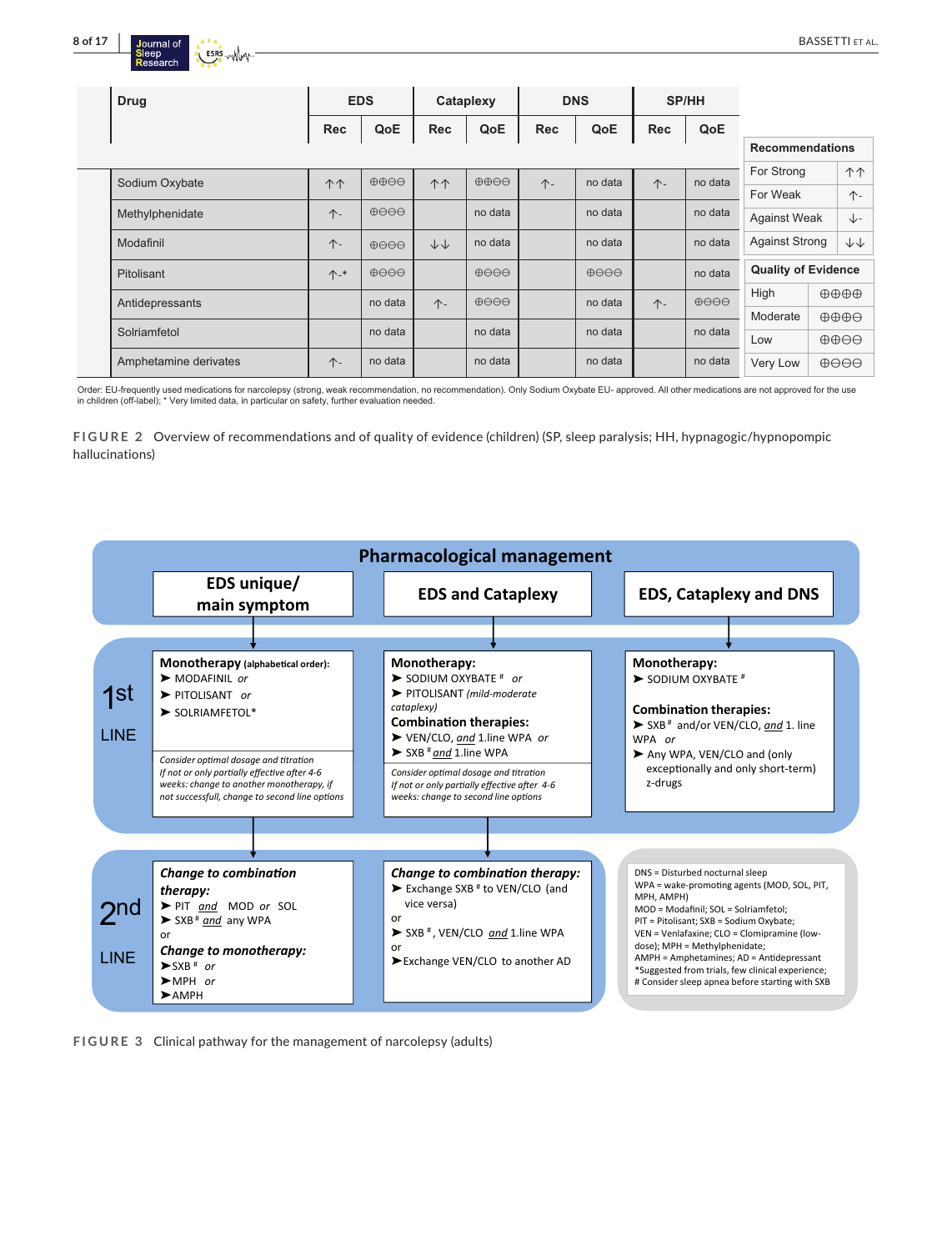pregnancy, it is strongly advised to discontinue all drugs before any planned pregnancy (Bassetti et al., 2019). This discontinuation will nearly always have an adverse effect on symptom control which can be particularly challenging prior to successful conception. If total discontinuation of drug therapy is thought not practicable, it is advised to limit treatment to monotherapy.

Of the drugs generally used in narcolepsy, low doses of antidepressants seem relatively safe. However, a recent publication has raised doubts on the previously assumed safety of modafinil, reporting a high prevalence of congenital defects (Damkier & Broe, 2020). There are some data indicating a positive effect of L-carnitine in a reduction of total nap time during the day. (Miyagawa et al., 2013).

The use of medication during breast-feeding in narcolepsy is not generally advised.

If a patient has a young child, initiating or restarting sodium oxybate should only be considered if there is a partner or family member who can reliably oversee the care of the child at night.

Another issue related to pregnancy is the potential pharmacokinetic interaction of prescribed medications with oral contraceptives. Most of the recommended drugs in the treatment of narcolepsy seem to have no relevant interaction. An exception is modafinil, and there is debate about pitolisant. The European Medicines Agency advises dose adjustment and/or additional measures to prevent pregnancy when initiating modafinil or pitolisant treatment in women using low dose oral contraceptives.

# 4.2.2 | Narcolepsy in the elderly

Clinical experience suggests an improvement of symptoms of narcolepsy such as cataplexy and EDS with age. However, DNS often worsens, potentially due to age-related accrual of additional sleep disorders. The available evidence on such issues is very limited. It is difficult to establish whether the disorder becomes milder or if patients simply improve their coping mechanisms over the years. Potentially, there may be a less demanding lifestyle after retirement with more planned naps, for example. If there are no significant or relevant comorbidities, pharmacological treatment of narcolepsy is not age dependent. The potential risk of worsening pre-existing cardiovascular disease in the elderly age group, particularly with stimulants, may influence treatment options, as may the presence of hypertension (Jennum et al., 2013; Kovalská et al., 2016).

In general, reduced levels of activity in old age, with or without comorbidities, may affect the impact of EDS and significantly increase its burden. When EDS is adversely affected by inevitable behavioural changes associated with age, manipulation of currently available drug treatment is rarely successful.

### 4.2.3 | Anaesthesia

There are very few data assessing perioperative risk in NT1 as recently concluded by an expert panel (Hershner et al., 2019). In general, there are no indications to suggest that narcolepsy itself is an independent risk factor for surgery although, depending on the type of anaesthesia, existing comorbidities and medication use may be of concern. Also, sudden discontinuation of narcolepsy medication may cause problems but is not necessary for most surgical procedures. Some narcolepsy patients can have a longer recovery time to wake up from anaesthesia.



DNS = Disturbed nocturnal sleep; WPA = wake-promoting agents (MOD, PIT, MPH, AMPH); MOD = Modafinil; SOL = Solriamfetol; PIT = Pitolisant; SXB = Sodium Oxybate; VEN = Venlafaxine; CLO = Clomipramine (low-dose); MPH = Methylphenidate; MPH = Amphetamines; AD = Andepressant; \*Preliminary, needs further results from clinical trials and clinical experience; # consider sleep apnea before starting with SXB

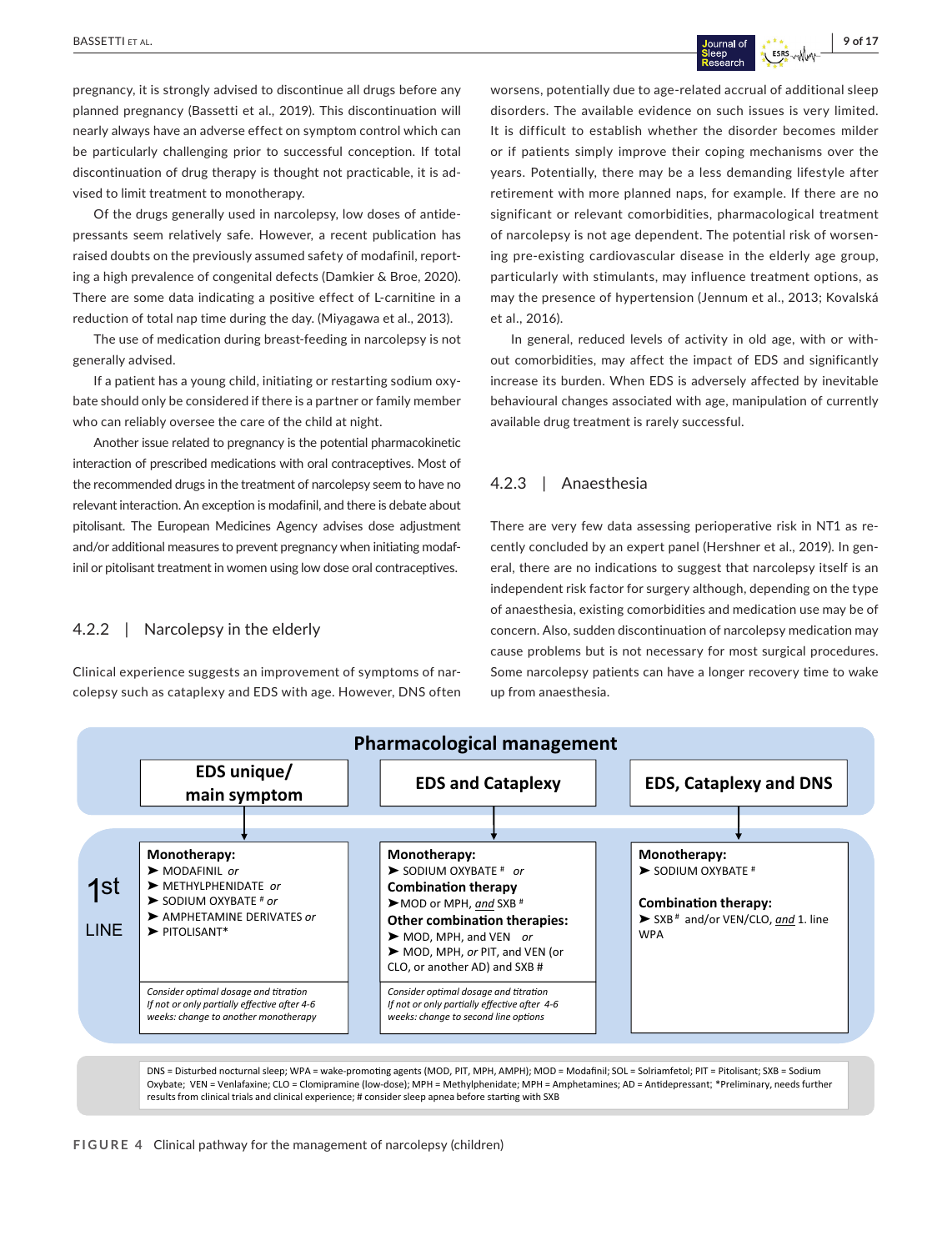

| Drug                                                   | <b>EDS</b>                            | Cataplexy         | <b>DNS</b> |  |  |  |
|--------------------------------------------------------|---------------------------------------|-------------------|------------|--|--|--|
| Modafinil                                              | 个个                                    | 小小                |            |  |  |  |
| Pitolisant                                             | 个个                                    | 个-                |            |  |  |  |
| Sodium Oxybate                                         | 个个                                    | 个个                | ጥ ጥ        |  |  |  |
| Solriamfetol                                           | <b>ለ</b> ተ                            | 小小                |            |  |  |  |
| Venlafaxine / Clomipramine                             |                                       | <b>个个#</b>        |            |  |  |  |
| Methylphenidate / Amphetamines                         | 个-                                    | ↓↓                |            |  |  |  |
| <b>Recommendations</b><br>For Weak 1-<br>For Strong 11 | Against Weak 1                        | Against Strong 11 |            |  |  |  |
| * needs further evaluation from clinical practice      | # based on expert opinion exclusively |                   |            |  |  |  |

**FIGURE 5** Overview of recommendations of key pharmacological treatments (adults)

### 4.2.4 | Patients refractory to treatment

With an increasing pharmacological arsenal, it is becoming increasingly rare that patients with narcolepsy are truly refractory to therapy. However, there are large inter-individual differences in treatment effect sizes and occurrence of side effects. If a patient exhibits no response whatsoever to a variety of treatments, it is advisable to reconsider the diagnosis and clarify precise drug dosing and compliance. Also, it should be verified that they have adjusted their lifestyle appropriately and are not attempting to use medication to compensate for any lack of adjustment. A variety of combination therapies are possible in narcolepsy although there is little published evidence to guide precise choices.

It should be noted that complete symptom control in narcolepsy is relatively rare and medication often serves simply to limit the burden of symptoms such as EDS. In published studies, it is common for less than 50% of treated patients to be normalized on subjective measures of EDS (Epworth sleepiness scale < 11).

### 4.2.5 | Emergencies

In the context of narcolepsy, emergencies are rare, usually relating to medication-induced intoxication or acute withdrawal effects. Regarding the former, the clinical presentation clearly depends on the specific medication that has been overused. The latter typically occurs in NT1 when long-term treatment of cataplexy with anti-depressant therapy is suddenly discontinued, causing status cataplecticus, characterized by long sequences of cataplectic attacks without full recovery between episodes (Poryazova et al., 2005). Very rarely, particularly in children, the phenomenon can occur spontaneously in the absence of treatment changes. The antihypertensive drug prazosin is an alpha 1 adrenoreceptor antagonist which may also aggravate cataplexy and even induce status cataplecticus (Aldrich & Rogers, 1989). Managing status cataplecticus focuses on environmental adjustments to avoid potential injuries

after falls and restarting cataplexy treatment or avoiding precipitating drugs.

# **5**  | **PATIENT SECTION—OPINION STATEMENT**

### **Leontien Sickenga, Madeleine Wallenius, Connie Landstedt and Marleny Macario Argueta**

Understanding patients' views and needs is central to developing good clinical practice and patient-oriented guidelines. Narcolepsy patients' representatives identified key areas of interest and made the following recommendations and suggestions.

- 1. When enquiring about the various symptoms of narcolepsy, physicians should be aware that expressions used by patients may diverge from those used by the medical establishment and lead to potential inaccuracy. Loose terms such as fatigue and tiredness used to describe EDS may cause confusion and prompt more detailed interrogation of those symptoms relating to excessive sleepiness. Physicians should formulate questions openly without leading the patient. For example, when enquiring about cataplexy, a general question such as 'how do you react when you laugh?' is appropriate. Further, they should be able to probe other aspects of narcolepsy outside the core symptoms of EDS and cataplexy that may necessitate a fuller understanding of sleep-wake disorders and more specialized medical training.
- 2. There is an unmet need for specialized ancillary health workers including nurses and psychologists working in sleep centres specializing in narcolepsy. A nurse, in particular, could focus more on practical issues and help manage the daily life of patients as well as addressing practical concerns.
- 3. Measures of treatment success used in clinical trials, for example, should be reconsidered. Patient reported outcome measures should be incorporated in the individualized management of patients.
- 4. Physicians and specialized nurses should address nonpharmacological treatments more fully. Discussion of strategies such as regular naps, exercise, good sleeping habits and regular schedules are likely to help and additional input from a psychologist/therapist or dietician may be needed. Patients should also be directed to patient organizations and be given advice about benefits and social support when appropriate.

# **6**  | **COMMENTS ON RECOMMENDATIONS AND FUTURE DIRECTIONS**

Narcolepsy typically has a pleomorphic clinical presentation and produces a considerable variety of different symptoms with a variable clinical course. Prospective and long-term clinical observational studies would help define the natural course of narcolepsy and its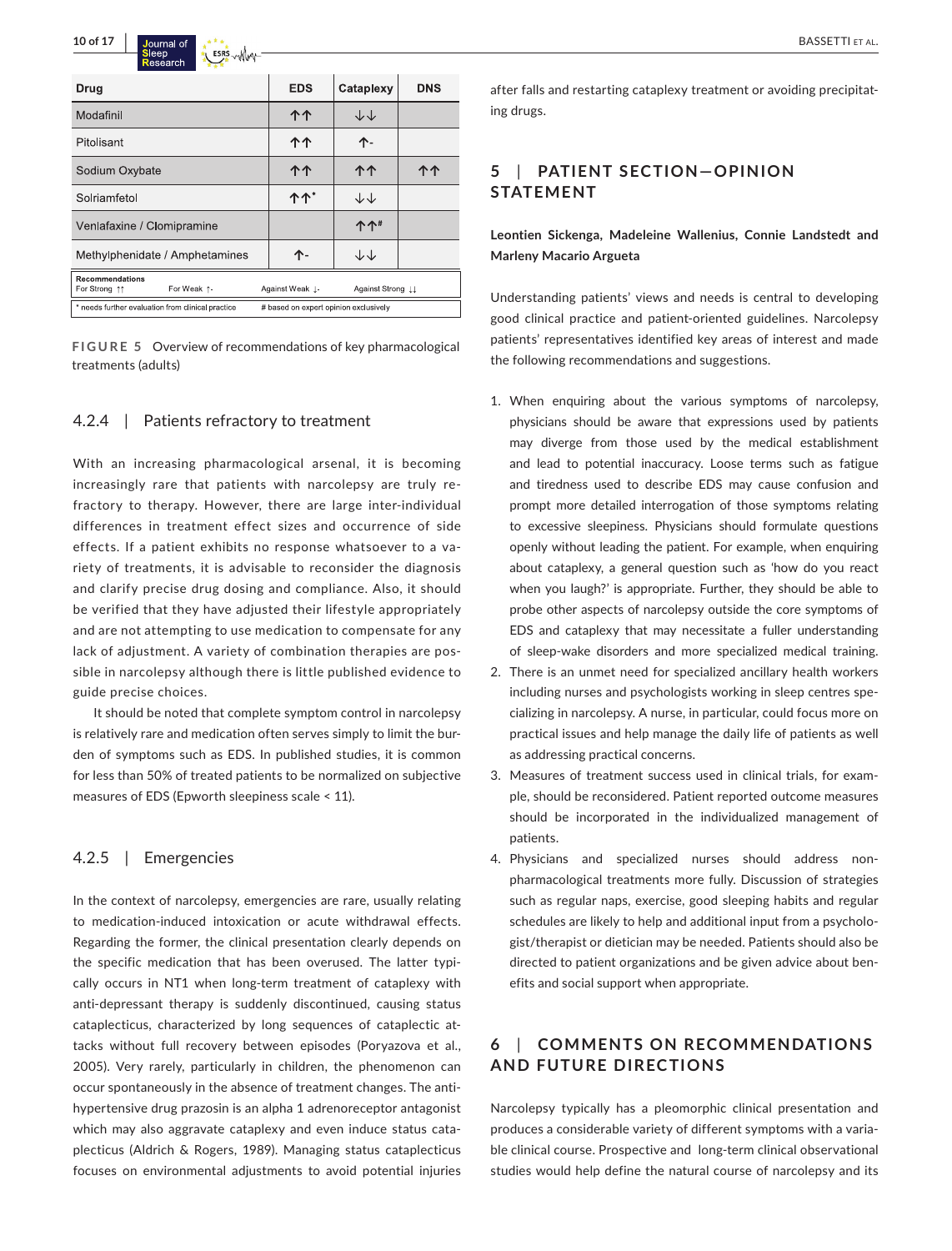variants, improving the development of disease-modifying drugs and allowing a better long-term evaluation of symptomatic medications.

Although the last 20 years have seen well-designed studies analyzing effectiveness and safety of several symptomatic drugs in narcolepsy, some methodological flaws make results difficult to transfer to clinical practice or to compare results between studies. One issue of concern is that RCTs have had short periods of follow-up, usually limited to around 2 months. In some instances, the so-called 'withdrawal design' has been applied, exposing the study to a high risk of bias. Additionally, older drugs used in narcolepsy such as antidepressants and traditional psychostimulants have been poorly investigated before the era of controlled studies and evidence-based medicine.

Our recommendations for the management of narcolepsy refer to the best available evidence and expert experience. Nevertheless, amongst patients there is considerable inter-individual variation in the efficacy and side effect profile of all commonly used medications. This necessitates a precise individual treatment plan for each patient, contingent on their pattern of symptoms, disease severity and comorbid conditions. This may lead to (co-)treatment with substances that have traditionally been used in the treatment of narcolepsy but have not been studied properly in trials.

It is important to acknowledge that EDS, the usually dominant symptom in narcolepsy, has multifaceted expressions including impaired attention, poor vigilance and cognitive impairment which may be more difficult to treat than unwanted daytime sleep. These important expressions may not be adequately assessed if the main focus is on sleep. Associated problems such as fatigue may be even more refractory to treatment. See the suggested pharmacological management algorithm in Figures 3 and 4.

Further information is required on the current armamentarium of effective drugs with more head-to-head comparison trials along with studies that use drug combinations and a sufficiently long period of follow-up. There is also limited information on levels of compliance with current treatments.

Narcolepsy-relevant outcome measures are generally poorly correlated with measurements of treatment efficacy used in clinical trials. For example, sleep latency is a common outcome measure whereas performance measures on attention tasks requiring prolonged vigilance may be more informative for activities of daily living. Furthermore, by focusing on individual symptoms, the overall impact of therapeutic interventions on narcolepsy is not properly addressed. There is therefore a need for validated disease severity scales along with global measures of how the disease impacts on quality of life that incorporate patient-reported outcomes. Patient involvement in the development of these measures is recommended. The Narcolepsy Severity Scale is a recently described first attempt to assess narcolepsy symptoms in one single scale (Dauvilliers et al., 2020). This may have utility in the quantification of narcoleptic symptoms when monitoring or optimizing management strategies.

There is a significant lack of clinical trials investigating the whole spectrum of pharmacological treatments for narcolepsy in children and other groups potentially meriting special consideration

such as pregnant women and the elderly. This also applies to nonpharmacological approaches including special diets, regular exercise and scheduled naps, for example.

Finally, preliminary clinical and pre-clinical data from studies investigating hypocretin receptor agonists appear promising and could potentially herald a new approach to treatment in narcolepsy. Other potential techniques to restore hypocretin levels such as stem cell replacement or gene therapy remain experimental. Following on from recent studies that have expanded our knowledge of the immune basis of narcolepsy, more specific immunomodulatory treatments close to disease onset are likely to be fruitful in the development of much needed disease-modifying therapy.

# **7**  | **ADDITIONAL INFORMATION**

Table S10 given an overview of medication (titration schedule, mechanism of action, dosage, half-life, European Medicines Agency approval, possible treatment combinations) for narcolepsy in adults.

### **8**  | **GUIDELINE UPDATE**

The present guideline will be updated in 5 years. In the case of major changes in the evidence on the existing benefits and harms of included interventions or if new interventions become available, this update could be approached earlier.

#### **ACKNOWLEDGEMENTS**

The patient representatives Leontien Sickenga, Madeleine Wallenius, Connie Landstedt and Marleny Macario Argueta are thanked for their valuable feedback, suggestions, opinion statement and the fruitful collaboration. Further, Joke Jaarsma (EFNA) is acknowledged for support, Maria Camerlingo (Agenzia sanitaria e sociale regionale, Regione Emilia-Romagna, Italy) for assisting in the search strategy, Julia Junior (Germany) for design support with the figures, Romano Hönger (Bern, CH) and Annika Triller PhD (Witten, Germany) for support with organizational assistance and Dr Stine Knudsen-Heier (Norway) for her important feedback.

### **CONFLICT OF INTERESTS**

Claudio Bassetti organized teaching events and conferences that were supported by Jazz, UCB Pharma and Bioprojet. One of his IIT studies is supported by UCB Pharma and Jazz. He has also participated in advisory boards of UCB, Bioprojet, Takeda, Idorsia and Jazz Pharmaceuticals. Ulf Kallweit has participated in advisory boards of AOP Orphan Pharmaceuticals, Bioprojet, Harmony Biosciences, Jazz, Takeda and UCB. Giuseppe Plazzi has participated in advisory board of UCB, Bioprojet, Idorsia and Jazz Pharmaceuticals. Michel Lecendreux has received consultancy and lecture fees from UCB, Jazz Pharma, Bioprojet and participated in clinical trials Flamel-Avadel, Bioprojet and Jazz Pharmaceutical. Poul Jennum reports advisory board fees from UCB and Jazz, Ramin Khatami advisory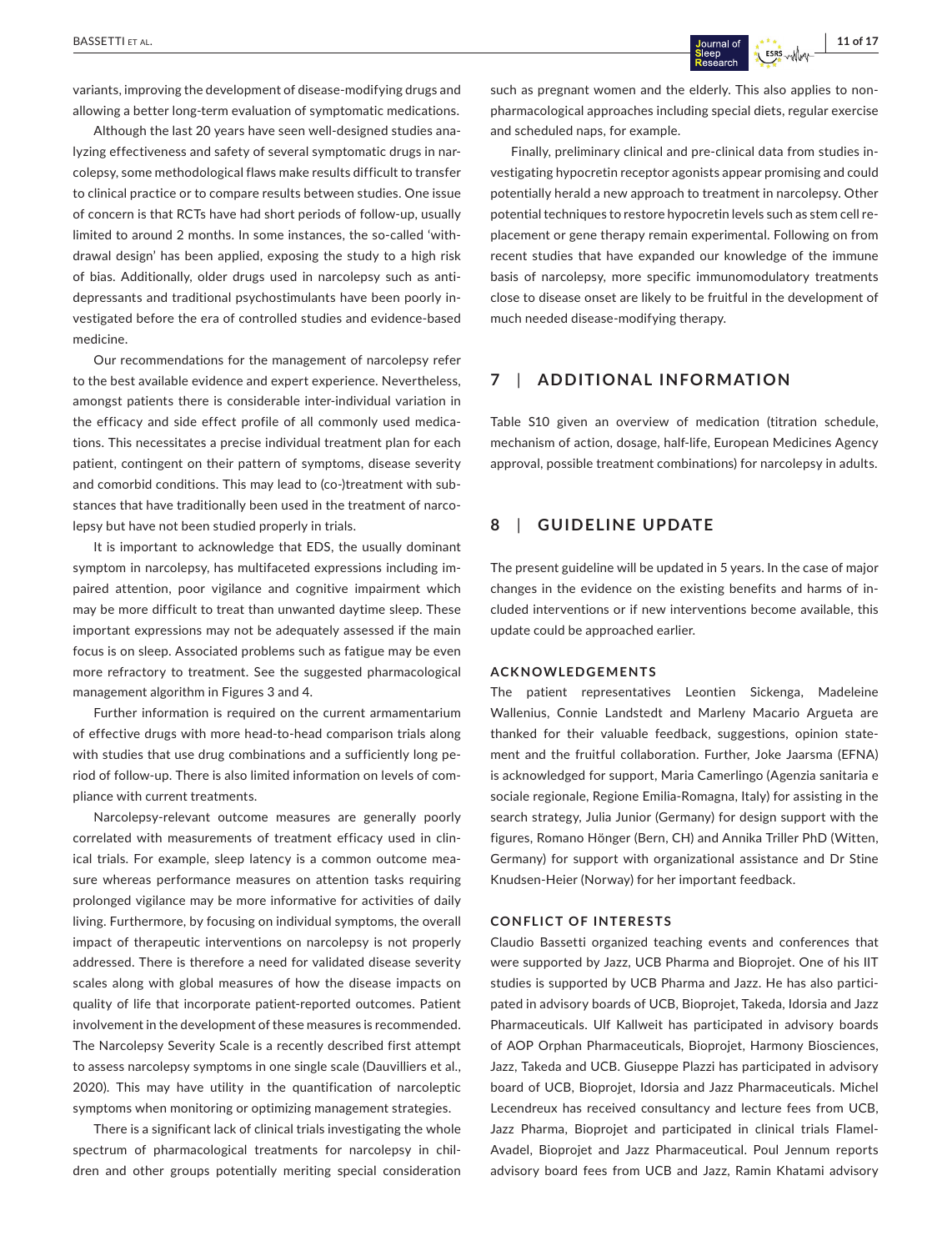board and lecture fees from UCB, Geert Mayer advisory boards for UCB Belgium, UCB Pharma Germany, Jazz Pharma UK; speakers bureau for UCB Germany and Belgium, Jazz Pharma UK. Markku Partinen reports grants from Academy of Finland, Bioprojet, Jazz Pharmaceuticals, personal fees from UCB-Pharma, GSK, Takeda, MSD, Orion and Umecrine, outside the submitted work. Paul Reading has received speaker and consultancy fees from UCB Pharma and Bioprojet. Karel Šonka has received consultancy and lecture fees from UCB and Sanofi and participated in clinical trials for Flamel-Avadel, Jazz and Luitpold Pharmaceutical. Yves Dauvilliers has participated in advisory boards of UCB, Bioprojet, Theranexus, Takeda, Avadel, Idorsia and Jazz Pharmaceuticals. Gert Jan Lammers has participated in advisory boards of UCB, Bioprojet and Jazz Pharmaceuticals; one of his studies is supported by Bioprojet and he served as consultant for Jazz. Leja Dolenc-Groselj, Joan Santamaria, Luca Vignatelli, Elisa Baldin, Mauro Manconi and Thomas Pollmächer described no conflicts of interest.

#### **AUTHOR CONTRIBUTIONS**

Claudio L Bassetti: Conceptualization (equal); methodology (supporting); project administration (lead); supervision (equal); writing original draft (equal); writing—review and editing (equal). Ulf Kallweit: Conceptualization (equal); investigation (equal); methodology (supporting); project administration (equal); supervision (equal); writing—original draft (equal); writing—review and editing (equal). Luca Vignatelli: Conceptualization (supporting); formal analysis (lead); methodology (lead); project administration (supporting); supervision (supporting); writing—original draft (supporting); writing review and editing (supporting). Giuseppe Plazzi: Conceptualization (supporting); formal analysis (supporting); investigation (supporting); validation (supporting); writing—review and editing (supporting). Michel Lecendreux: Data curation (supporting); formal analysis (supporting); investigation (supporting); validation (supporting); writing—review and editing (supporting). Elisa Baldin: Formal analysis (supporting); investigation (supporting); methodology (equal); project administration (supporting); validation (supporting); writing—review and editing (supporting). Leja Dolenc Grošelj: Data curation (supporting); formal analysis (supporting); investigation (supporting); writing—review and editing (supporting). Poul Jennum: Data curation (supporting); formal analysis (supporting); investigation (supporting); writing—review and editing (supporting). Ramin Khatami: Data curation (supporting); formal analysis (supporting); investigation (supporting); supervision (supporting); writing—review and editing (supporting). Mauro Manconi: Data curation (supporting); investigation (supporting); project administration (supporting); validation (supporting); writing—review and editing (supporting). Geert Mayer: Data curation (supporting); formal analysis (supporting); investigation (supporting); writing—review and editing (supporting). Markku Partinen: Data curation (supporting); investigation (supporting); methodology (supporting); writing—review and editing (supporting). Thomas Pollmaecher: Formal analysis (supporting); investigation (supporting); validation (supporting); writing—review and editing (supporting). Paul Reading: Data curation (supporting);

formal analysis (supporting); investigation (supporting); supervision (supporting); writing—review and editing (supporting). Joan Santamaria: Data curation (supporting); formal analysis (supporting); investigation (supporting); writing—review and editing (supporting). Karel Šonka: Data curation (supporting); formal analysis (supporting); investigation (supporting); project administration (supporting); writing—review and editing (supporting). Yves Dauvilliers: Conceptualization (supporting); data curation (supporting); formal analysis (supporting); investigation (supporting); methodology (supporting); project administration (supporting); validation (supporting); writing—original draft (supporting); writing—review and editing (equal). Gert Jan Lammers: Conceptualization (supporting); data curation (supporting); investigation (supporting); supervision (supporting); validation (equal); writing—original draft (equal); writing review and editing (equal).

#### **DATA AVAILABILITY STATEMENT**

The data that support the findings of this study are available in the Supporting Information.

#### **ORCID**

*Claudio L. A. Bassetti* <https://orcid.org/0000-0002-4535-0245> *Ulf Kallweit* <https://orcid.org/0000-0003-1975-6919> *Luca Vignatelli* <https://orcid.org/0000-0002-9051-7091> *Giuseppe Plazzi* <https://orcid.org/0000-0002-1051-0472> *Michel Lecendreux* **<https://orcid.org/0000-0003-4409-2931>** *Elisa Baldin* <https://orcid.org/0000-0002-3277-5623> *Leja Dolenc-Groselj* <https://orcid.org/0000-0002-8350-951X> *Ramin Khatam[i](https://orcid.org/0000-0002-1092-6160)* <https://orcid.org/0000-0002-1092-6160> *Mauro Manconi* <https://orcid.org/0000-0002-1849-7196> *Markku Partinen* <https://orcid.org/0000-0002-8182-9368> Joan Santamaria<sup>D</sup> <https://orcid.org/0000-0003-0879-4135> Karel Sonka<sup> 1</sup><https://orcid.org/0000-0001-5773-9656> *Yves Dauvillier[s](https://orcid.org/0000-0003-0683-6506)* <https://orcid.org/0000-0003-0683-6506> Gert J. Lammers<sup>1</sup> <https://orcid.org/0000-0003-4755-7060>

#### **REFERENCES**

- Aldrich, M. S., & Rogers, A. E. (1989). Exacerbation of human cataplexy by prazosin. *Sleep*, *12*, 254–256.
- Aran, A., Lin, L., Nevsimalova, S., Plazzi, G., Hong, S. C., Weiner, K., Zeitzer, J., & Mignot, E. (2009). Elevated anti-streptococcal antibodies in patients with recent narcolepsy onset. *Sleep*, *32*, 979–983.
- Barateau, L., Lopez, R., Chenini, S., Pesenti, C., Rassu, A. L., Jaussent, I., & Dauvilliers, Y. (2020). Depression and suicidal thoughts in untreated and treated narcolepsy. *Neurology*, *95*(20), e2755–e2768. <https://doi.org/10.1212/WNL.0000000000010737>
- Bassetti, C. L. A., Adamantidis, A., Burdakov, D., Han, F., Gay, S., Kallweit, U., Khatami, R., Koning, F., Kornum, B. R., Lammers, G. J., Liblau, R. S., Luppi, P. H., Mayer, G., Pollmächer, T., Sakurai, T., Sallusto, F., Scammell, T. E., Tafti, M., & Dauvilliers, Y. (2019). Narcolepsy— Clinical spectrum, aetiopathophysiology, diagnosis and treatment. *Nature Reviews Neurology*, *15*, 519–539.
- Billiard, M., Bassetti, C., Dauvilliers, Y., Dolenc-Groselj, L., Lammers, G. J., Mayer, G., Pollmächer, T., Reading, P., & Sonka, K. (2006). EFNS guidelines on management of narcolepsy. *European Journal of Neurology*, *13*(10), 1035–1048.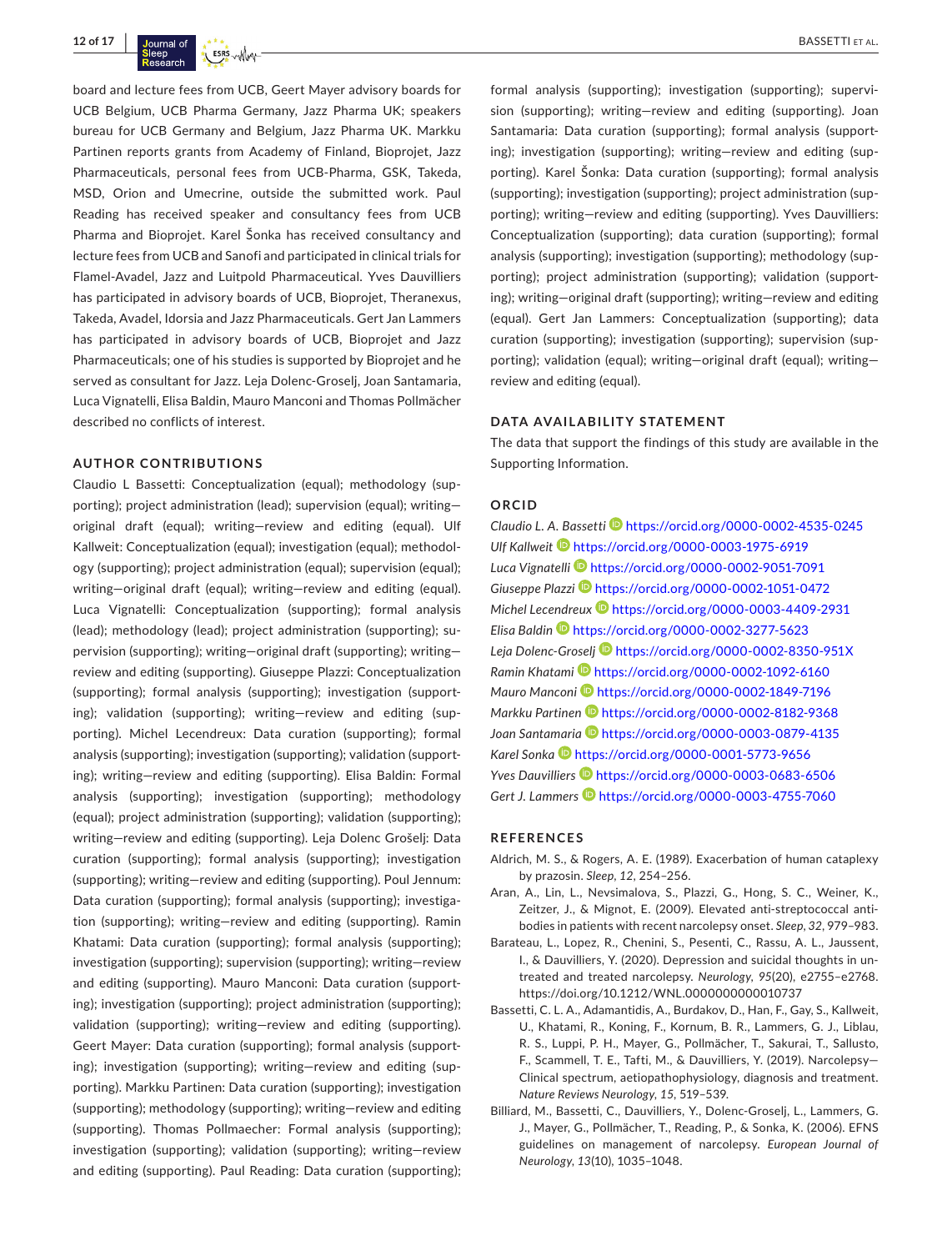- Bosco, A., Lopez, R., Barateau, L., Chenini, S., Pesenti, C., Pépin, J.-L., Jaussent, I., & Dauvilliers, Y. (2018). Effect of psychostimulants on blood pressure profile and endothelial function in narcolepsy. *Neurology*, *90*, e479–e491.
- Damkier, P., & Broe, A. (2020). First-trimester pregnancy exposure to modafinil and risk of congenital malformations. *JAMA*, *323*, 374–376.
- Dauvilliers, Y., Arnulf, I., Szakacs, Z., Leu-Semenescu, S., Lecomte, I., Scart-Gres, C., Lecomte, J.-M., Schwartz, J.-C., Arnulf, I., Bastuji, H., Dauvilliers, Y., Vieccherini, M. F., Pepin, J. L., Quera Salva, M. A., Stoll, A. T., & Szakacs, Z. (2019). Long-term use of pitolisant to treat patients with narcolepsy: Harmony III Study. *Sleep*. *42*(11), zsz174.
- Dauvilliers, Y., Barateau, L., Lopez, R., Rassu, A. L., Chenini, S., Beziat, S., & Jaussent, I. (2020). Narcolepsy Severity Scale: A reliable tool assessing symptom severity and consequences. *Sleep*, *43*, zsaa009.
- Dauvilliers, Y., Roth, T., Guinta, D., Alvarez-Horine, S., Dynin, E., & Black, J. (2017). Effect of sodium oxybate, modafinil, and their combination on disrupted nighttime sleep in narcolepsy. *Sleep Medicine*, *40*, 53–57.
- Dodel, R., Peter, H., Spottke, A., Noelker, C., Althaus, A., Siebert, U., Walbert, T., Kesper, K., Becker, H. F., & Mayer, G. (2007). Healthrelated quality of life in patients with narcolepsy. *Sleep Medicine*, *8*, 733–741.
- Droogleever fortuyn, H. A., Fronczek, R., Smitshoek, M., Overeem, S., Lappenschaar, M., Kalkman, J., Renier, W., Buitelaar, J., Lammers, G. J., & Bleijenberg, G. (2012). Severe fatigue in narcolepsy with cataplexy. *Journal of Sleep Research*, *21*, 163–169.
- Hershner, S., Kakkar, R., Chung, F., Singh, M., Wong, J., & Auckley, D. (2019). Narcolepsy, anesthesia, and sedation: A survey of the periop- erative experience of patients with narcolepsy. *Anesthesia and Analgesia*, *129*, 1374–1380.
- Jennum, P., Ibsen, R., Knudsen, S., & Kjellberg, J. (2013). Comorbidity and mortality of narcolepsy: A controlled retro- and prospective national study. *Sleep*, *36*, 835–840.
- Jennum, P., Ibsen, R., Petersen, E. R., Knudsen, S., & Kjellberg, J. (2012). Health, social, and economic consequences of narcolepsy: A controlled national study evaluating the societal effect on patients and their partners. *Sleep Medicine*, *13*, 1086–1093.
- Kallweit, U., & Bassetti, C. L. (2017). Pharmacological management of narcolepsy with and without cataplexy. *Expert Opinion on Pharmacotherapy*, *18*, 809–817.
- Kovalská, P., Kemlink, D., Nevšímalová, S., Maurovich Horvat, E., Jarolímová, E., Topinková, E., & Šonka, K. (2016). Narcolepsy with cataplexy in patients aged over 60 years: A case–control study. *Sleep Medicine*, *26*, 79–84.
- Lammers, G. J., Bassetti, C. L. A., Dolenc-Groselj, L. et al (2020). Diagnosis of central disorders of hypersomnolence: A reappraisal. *Sleep Medicine Reviews*, *52*, 101306.
- Latorre, D., Kallweit, U., Armentani, E. et al (2018). T cells in patients with narcolepsy target self-antigens of hypocretin neurons. *Nature*, *562*, 63–68.
- Leone, M. A., Keindl, M., Schapira, A. H., Deuschl, G., & Federico, A. (2015). Practical recommendations for the process of proposing, planning and writ- ing a neurological management guideline by EAN task forces. *European Journal of Neurology*, *22*, 1505–1510.
- Liblau, R. S., Vassalli, A., Seifinejad, A., & Tafti, M. (2015). Hypocretin (orexin) biology and the pathophysiology of narcolepsy with cataplexy. *The Lancet Neurology*, *14*, 318–328.
- Maurovich-Horvat, E., Tormášiová, M., Slonková, J. et al (2010). Assessment of pregnancy outcomes in Czech and Slovak women with narcolepsy. *Medical Science Monitor*, *16*, SR35–SR40.
- Miyagawa, T., Kawamura, H., Obuchi, M., Ikesaki, A., Ozaki, A., Tokunaga, K., Inoue, Y., & Honda, M. (2013). Effects of oral L-carnitine administration in narcolepsy patients: A randomized, double-blind, crossover and placebo-controlled trial. *PLoS One*, *8*, e53707.
- Morgenthaler, T. I., Kapur, V. K., Brown, T. M., Swick, T. J., Alessi, C., Aurora, R. N., Boehlecke, B., Chesson, A. L., Friedman, L., Maganti, R., Owens, J., Pancer, J., & Zak, R. (2007). Practice parameters for the treatment of narcolepsy and other hypersomnias of central origin. *Sleep*, *30*, 1705–1711.
- Ohayon, M. M., Priest, R. G., Zulley, J., Smirne, S., & Paiva, T. (2002). Prevalence of narcolepsy symptomatology and diagnosis in the European general population. *Neurology*, *58*, 1826–1833.
- Partinen, M., Kornum, B. R., Plazzi, G., Jennum, P., Julkunen, I., & Vaarala, O. (2014). Narcolepsy as an autoimmune disease: The role of H1N1 infection and vaccination. *The Lancet Neurology*, *13*(6), 600–613.
- Partinen, M., & Kronholm, E. (2017). Epidemiology: Principles and application in sleep medicine. In S. Chokroverty (Ed.), *Sleep disorders medicine: Basic science, technical considerations and clinical aspects* (4th ed., pp. 485–521). Springer.
- Pizza, F., Franceschini, C., Peltola, H., Vandi, S., Finotti, E., Ingravallo, F., Nobili, L., Bruni, O., Lin, L., Edwards, M. J., Partinen, M., Dauvilliers, Y., Mignot, E., Bhatia, K. P., & Plazzi, G. (2013). Clinical and polysomnographic course of childhood narcolepsy with cataplexy. *Brain*, *136*, 3787–3795.
- Poryazova, R., Siccoli, M., Werth, E., & Bassetti, C. L. (2005). Unusually prolonged rebound cataplexy after withdrawal of fluoxetine. *Neurology*, *65*, 967–968.
- Postiglione, E., Antelmi, E., Pizza, F., Lecendreux, M., Dauvilliers, Y., & Plazzi, G. (2018). The clinical spectrum of childhood narcolepsy. *Sleep Medicine Reviews*, *38*, 70–85.
- Schinkelshoek, M. S., Smolders, I. M., Donjacour, C. E., Meijden, W. P., Zwet, E. W., Fronczek, R., & Lammers, G. J. (2019). Decreased body mass index during treatment with sodium oxybate in narcolepsy type 1. *Journal of Sleep Research*, *28*, e12684.
- Thorpy, M., Zhao, C. G., & Dauvilliers, Y. (2013). Management of narcolepsy during pregnancy. *Sleep Medicine*, *14*, 367–376.
- Tió, E., Gaig, C., Giner-Soriano, M., Romero, O., Jurado, M.-J., Sansa, G., Pujol, M., Sans, O., Álvarez-Guerrico, I., Caballol, N., Jimenez, M., Becerra, J.-L., Escartin, A., Monasterio, C., Molins, A., Bove, A., Viña, J., Iranzo, A., Cambrodi, R., … Santamaria, J. (2018). The prevalence of narcolepsy in Catalunya (Spain). *Journal of Sleep Research*, *27*, 1–9.
- Yoss, R. E., & Daly, D. D. (1957). Criteria for the diagnosis of the narcoleptic syndrome. *Proc Staff Meet Mayo Clin.*, *32*, 320–328.
- Yukitake, H., Fujimoto, T., Ishikawa, T., Suzuki, A., Shimizu, Y., Rikimaru, K., Ito, M., Suzuki, M., & Kimura, H. (2019). TAK-925, an orexin 2 receptor-selective agonist, shows robust wake-promoting effects in mice. *Pharmacology, Biochemistry and Behavior*, *187*, 172794.

#### **REFERENCES CITED IN SUPPORTING INFORMATION**

- \*Ahmed, M., Bassetti, C., Becker, P., et al. (2005). Further evidence supporting the use of sodium oxybate for the treatment of cataplexy: A double-blind, placebo-controlled study in 228 patients. *Sleep Medicine*, *6*, 415–421.
- \*Akins, B. E., Miranda, E., Lacy, J. M., & Logan, B. K. (2009). A multi-drug intoxication fatality involving Xyrem (GHB). *Journal of Forensic Sciences*, *54*, 495–496.
- \*Alshaikh, M. K., Tricco, A. C., Tashkandi, M., Mamdani, M., Straus, S. E., & BaHammam, A. S. (2012). Sodium oxybate for narcolepsy with cataplexy: Systematic review and meta-analysis. *Journal of Clinical Sleep Medicine*, *8*, 451–458.
- \*Aran, A., Einen, M., Lin, L., Plazzi, G., Nishino, S., & Mignot, E. (2010). Clinical and therapeutic aspects of childhood narcolepsy–cataplexy: A retrospective study of 51 children. *Sleep*, *33*, 1457–1464.
- \*Auger, R. R., Goodman, S. H., Silber, M. H., Krahn, L. E., Pankratz, V. S., & Slocumb, N. L. (2005). Risks of high-dose stimulants in the treatment of disorders of excessive somnolence: A case–control study. *Sleep*, *28*, 667–672.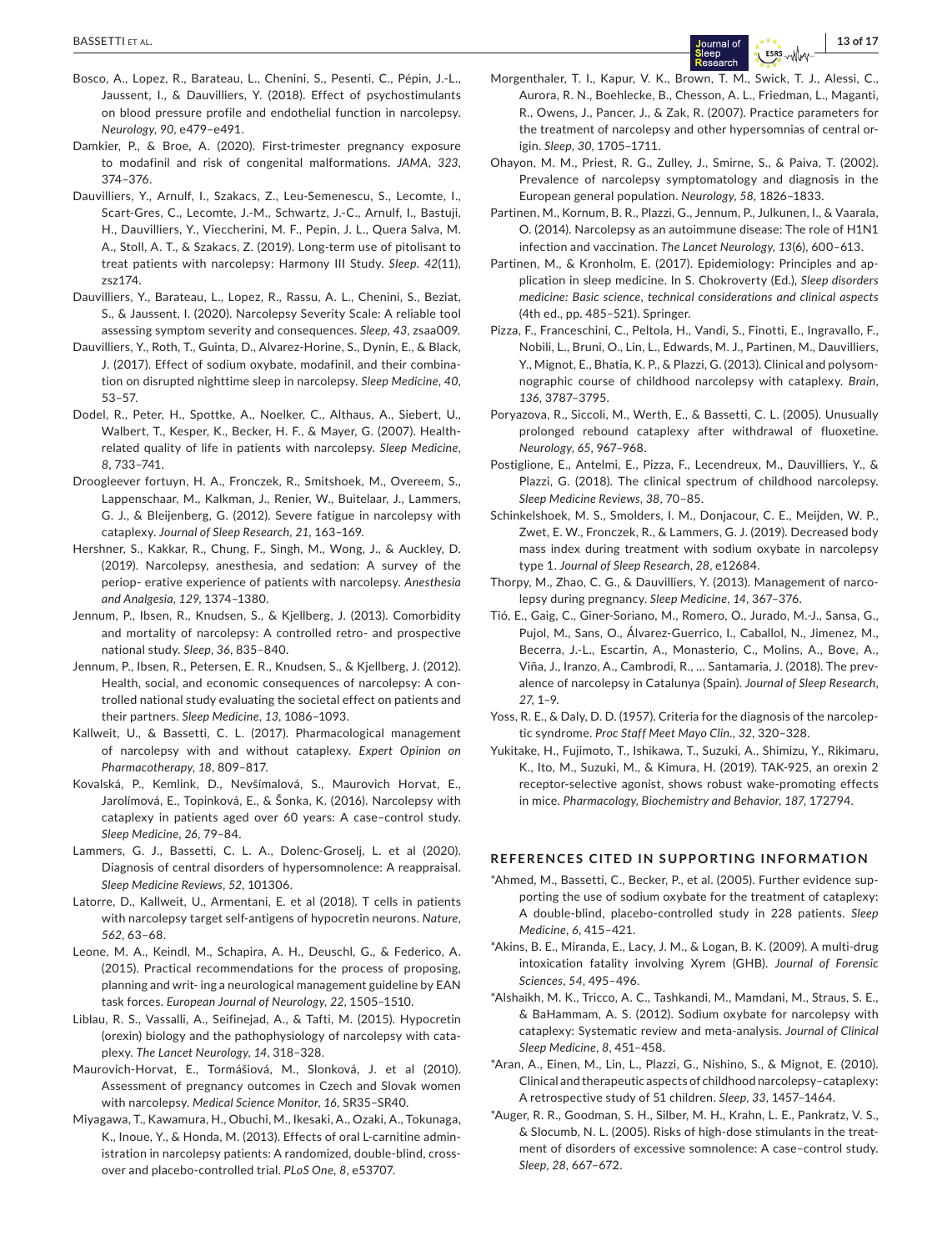- \*Barateau, L., Liblau, R., Peyron, C., & Dauvilliers, Y. (2017). Narcolepsy type 1 as an autoimmune disorder: Evidence, and implications for pharmaological treatment. *CNS Drugs*, *31*, 821–834.
- \*Baier, P. C., Hallschmid, M., Seeck-Hirschner, M., Weinhold, S. L., Burkert, S., Diessner, N., Göder, R., Aldenhoff, J. B., & Hinze-Selch, D. (2011). Effects of intranasal hypocretin-1 (orexin A) on sleep in narcolepsy with cataplexy. *Sleep Medicine*, *12*, 941–946.
- \*Becker, P. M., Schwartz, J. R., Feldman, N. T., & Hughes, R. J. (2004). Effect of modafinil on fatigue, mood, and health-related quality of life in patients with narcolepsy. *Psychopharmacology (Berl)*, *171*, 133–139.
- \*Bedard, M. A., Montplaisir, J., Godbout, R., & Lapierre, O. (1989). Nocturnal gamma-hydroxybutyrate. Effect on periodic leg movements and sleep organization of narcoleptic patients. *Clinical Neuropharmacology*, *12*, 29–36.
- \*Bedard, M. A., Montplaisir, J., & Godbout, R. (1987). Effect of Ldopa on periodic movements in sleep in narcolepsy. *European Neurology*, *27*, 35–38.
- \*Besset, A., Tafti, M., Villemin, E., & Billiard, M. (1993). The effects of modafinil (300 mg) on sleep, sleepiness and arousal in narcoleptic patients. *Neurophysiologie Clinique*, *23*, 47–60.
- \*Beusterien, K. M., Rogers, A. E., Walsleben, J. A., Emsellem, H. A., Reblando, J. A., Wang, L., Goswami, M., & Steinwald, B. (1999). Health-related quality of life effects of modafinil for treatment of narcolepsy. *Sleep*, *22*, 757–765.
- \*Billiard, M., Besset, A., Montplaisir, J., Laffont, F., Goldenberg, F., Weill, J. S., & Lubin, S. (1994). Modafinil: A double-blind multicentric study. *Sleep*, *17*, S107–S112.
- \*Black, J., & Houghton, W. C. (2006). Sodium oxybate improves excessive day- time sleepiness in narcolepsy. *Sleep*, *29*, 939–946.
- \*Black, J., Pardi, D., Hornfeldt, C. S., & Inhaber, N. (2009). The nightly administration of sodium oxybate results in significant reduction in the nocturnal sleep disruption of patients with narcolepsy. *Sleep Medicine*, *10*, 829–835.
- \*Black, J., Pardi, D., Hornfeldt, C. S., & Inhaber, N. (2010). The nightly use of sodium oxybate is associated with a reduction in nocturnal sleep disruption: A double-blind, placebo-controlled study in patients with narcolepsy. *Journal of Clinical Sleep Medicine*, *6*, 596–602.
- \*Black, J. E., Hull, S. G., Tiller, J., Yang, R., & Harsh, J. R. (2010). The longterm tolerability and efficacy of armodafinil in patients with excessive sleepiness associated with treated obstructive sleep apnea, shift work disorder, or narcolepsy: An open-label extension study. *Journal of Clinical Sleep Medicine*, *6*, 458–466.
- \*Bogan, R. K., Feldman, N., Emsellem, H. A., Rosenberg, R., Lu, Y., Bream, G., Khayrallah, M., & Lankford, D. A. (2015). Effect of oral JZP-110 (ADX-N05) treatment on wakefulness and sleepiness in adults with narcolepsy. *Sleep Medicine*, *16*, 1102–1108.
- \*Bogan, R. K., Roth, T., Schwartz, J., & Miloslavsky, M. (2015). Time to response with sodium oxybate for the treatment of excessive daytime sleepiness and cataplexy in patients with narcolepsy. *Journal of Clinical Sleep Medicine*, *11*, 427–432.
- \*Boivin, D. B., Lorrain, D., & Montplaisir, M. (1993). Effects of bromocriptine on periodic limb movements in human narcolepsy. *Neurology*, *43*, 2134–2136.
- \*Boivin, D. B., Montplaisir, J., & Lambert, C. (1993). Effects of bromocriptine in human narcolepsy. *Clinical Neuropharmacology*, *16*, 120–126.
- \*Boivin, D. B., Montplaisir, J., Petit, D., Lambert, C., & Lubin, S. (1993). Effects of modafinil on symptomatology of human narcolepsy. *Clinical Neuropharmacology*, *16*, 46–53.
- \*Boivin, D. B., Montplaisir, J., & Poirier, G. (1989). The effects of L-dopa on periodic leg movements and sleep organization in narcolepsy. *Clinical Neuropharmacology*, *12*, 339–345.
- \*Boscolo-Berto, R., Viel, G., Montagnese, S., Raduazzo, D. I., Ferrara, S. D., & Dauvilliers, Y. (2012). Narcolepsy and effectiveness of gammahydroxybutyrate (GHB): A systematic review and meta-analysis of randomized controlled trials. *Sleep Medicine Reviews*, *16*, 431–443.
- \*Broughton, R. J., Fleming, J. E., George, C. P., Hill, J. D., Kryger, M. H., Moldofsky, H., Montplaisir, J. Y., Morehouse, R. L., Moscovitch, A., & Murphy, W. F. (1997). Randomized, double-blind, placebocontrolled crossover trial of modafinil in the treatment of excessive daytime sleepiness in narcolepsy. *Neurology*, *49*, 444–451.
- \*Buckley, P. J., & Wolf, C. T. (2018). Psychosis in a 22-year-old woman with narcolepsy after restarting sodium oxybate. *Psychosomatics*, *59*, 298–301.
- \*Chen, S. Y., Clift, S. J., Dahlitz, M. J., Dunn, G., & Parkes, J. D. (1995). Treatment in the narcoleptic syndrome: Self assessment of the action of dexamphetamine and clomipramine. *Journal of Sleep Research*, *4*, 113–118.
- \*Chen, W., Black, J., Call, P., & Mignot, E. (2005). Late-onset narcolepsy presenting as rapidly progressing muscle weakness: Response to plasmapheresis. *Annals of Neurology*, *58*, 489–490.
- \*Coelho, F. M., Pradella-Hallinan, M., Alves, G. R., Bittencourt, L. R., & Tufik, S. (2007). Report of two narcoleptic patients with remission of hyper- somnolence following use of prednisone. *Arquivos De Neuro-Psiquiatria*, *65*, 336–337.
- \*Cvetkovic-Lopes, V., Bayer, L., Dorsaz, S., Maret, S., Pradervand, S., Dauvilliers, Y., Lecendreux, M., Lammers, G.-J., Donjacour, C. E. H. M., Du Pasquier, R. A., Pfister, C., Petit, B., Hor, H., Mühlethaler, M., & Tafti, M. (2010). Elevated Tribbles homolog 2-specific antibody levels in narcolepsy patients. *Journal of Clinical Investigation*, *120*, 713–719.
- \*Dauvilliers, Y., Abril, B., Mas, E., Michel, F., & Tafti, M. (2009). Normalization of hypocretin-1 in narcolepsy after intravenous immunoglobulin treatment. *Neurology*, *73*, 1333–1334.
- \*Dauvilliers, Y., Carlander, B., Rivier, F., Touchon, J., & Tafti, M. (2004). Successful management of cataplexy with intravenous immunoglobulins at narcolepsy onset. *Annals of Neurology*, *56*, 905–908.
- \*Dauvilliers, Y. (2006). Follow-up of four narcolepsy patients treated with intravenous immunoglobulins. *Annals of Neurology*, *60*, 153.
- \*Dauvilliers, Y., Bassetti, C., Lammers, G. J., Arnulf, I., Mayer, G., Rodenbeck, A., Lehert, P., Ding, C.-L., Lecomte, J.-M., & Schwartz, J.-C. (2013). Pitolisant versus placebo or modafinil in patients with narcolepsy: A double-blind, randomised trial. *The Lancet Neurology*, *12*, 1068–1075.
- \*Donjacour, C. E., & Lammers, G. J. (2012). A remarkable effect of alemtuzumab in a patient suffering from narcolepsy with cataplexy. *Journal of Sleep Research*, *21*, 479–480.
- \*Drakatos, P., Lykouras, D., D'Ancona, G., Higgins, S., Gildeh, N., Macavei, R., Rosenzweig, I., Steier, J., Williams, A. J., Muza, R., Kent, B. D., & Leschziner, G. (2017). Safety and efficacy of long-term use of sodium oxybate for narcolepsy with cataplexy in routine clinical practice. *Sleep Medicine*, *35*, 80–84.
- \*Ferri, R., Zucconi, M., Marelli, S., Plazzi, P., Schenck, C. H., & Ferini-Strambi, L. (2013). Effects of long-term use of clonazepam on nonrapid eye movement sleep patterns in rapid eye movement sleep behavior disorder. *Sleep Medicine*, *14*, 399–406.
- \*Filardi, M., Pizza, F., Antelmi, E., Ferri, R., Natale, V., & Plazzi, G. (2018). In-field assessment of sodium oxybate effect in pediatric type 1 narcolepsy: An actigraphic study. *Sleep*, *41*(6).
- \*Fronczek, R., Verschuuren, J., & Lammers, G. J. (2007). Response to intravenous immunoglobulins and placebo in a patient with narcolepsy with cataplexy. *Journal of Neurology*, *254*, 1607–1608.
- \*Golicki, D., Bala, M. M., Niewada, M., & Wierzbicka, A. (2010). Modafinil for narcolepsy: Systematic review and meta-analysis. *Medical Science Monitor*, *16*, Ra177––Ra186.
- \*Guilleminault, C., Mancuso, J., Quera Salva, M. A., Hayes, B., Mitler, M., Poirier, G., & Montplaisir, J. (1986). Viloxazine hydrochlo- ride in narcolepsy: A preliminary report. *Sleep*, *9*, 275–279.
- \*Guilleminault, C., Raynal, D., Takahashi, S., Carskadon, M., & Dement, W. (1976). Evaluation of short-term and long-term treatment of the narcolepsy syndrome with clomipramine hydrochloride. *Acta Neurologica Scandinavica*, *54*, 71–87.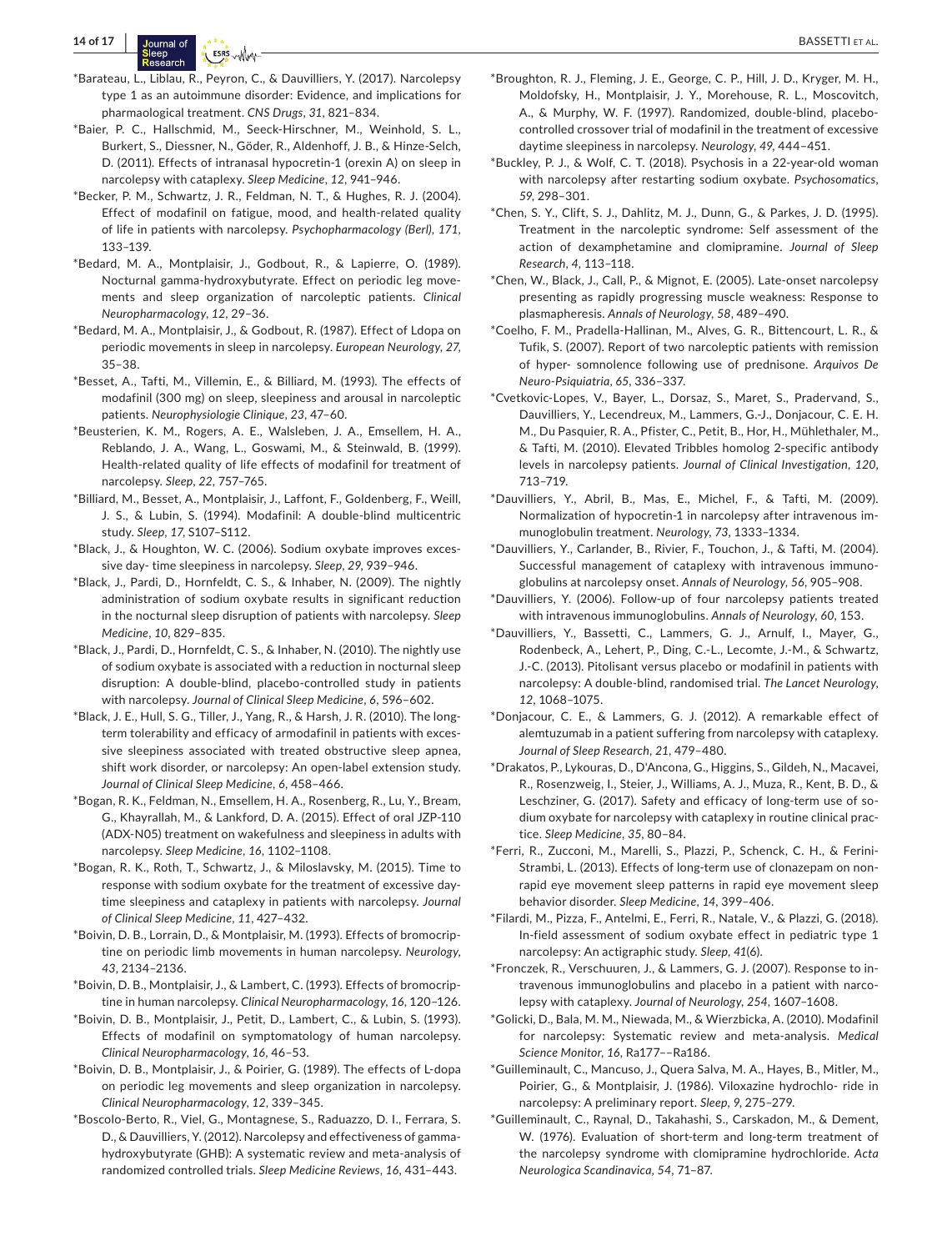- \*Hallmayer, J., Faraco, J., Lin, L., Hesselson, S., Winkelmann, J., Kawashima, M., Mayer, G., Plazzi, G., Nevsimalova, S., Bourgin, P., Hong, S.-C., Honda, Y., Honda, M., Högl, B., Longstreth, W. T., Montplaisir, J., Kemlink, D., Einen, M., Chen, J., … Mignot, E. (2009). Narcolepsy is strongly associated with the T-cell receptor alpha locus. *Nature Genetics*, *41*(6), 708–711.
- \*Han, F., Lin, L., Warby, S. C., et al. (2011). Narcolepsy onset is seasonal and in- creased following the 2009 H1N1 pandemic in China. *Annals of Neurology*, *70*, 410–417.
- \*Harsh, J. R., Hayduk, R., Rosenberg, R., Wesnes, K. A., Walsh, J. K., Arora, S., Niebler, G. E., & Roth, T. (2006). The efficacy and safety of armodafinil as treatment for adults with excessive sleepiness associated with narcolepsy. *Current Medical Research and Opinion*, *22*(4), 761–774.
- \*Hecht, M., Lin, L., Kushida, C. A., Umetsu, D. T., Taheri, S., Einen, M., & Mignot, E. (2003). Report of a case of immunosuppression with prednisone in an 8-year-old boy with an acute onset of hypocretindeficiency narcolepsy. *Sleep*, *26*, 809–810.
- \*Helmus, T., Rosenthal, L., Bishop, C., Roehrs, T., Syron, M. L., & Roth, T. (1997). The alerting effects of short and long naps in narcoleptic, sleep deprived, and alert individuals. *Sleep*, *20*, 251–257.
- \*Hishikawa, Y., Ida, H., Nakai, K., & Kaneko, Z. (1966). Treatment of narcolepsy with imipramine (tofranil) and desmethylimipramine (pertofran). *Journal of the Neurological Sciences*, *3*(5), 453–461.
- \*Holfinger, S., Roy, A., & Schmidt, M. (2018). Stevens-Johnson syndrome after armodafinil use. *Journal of Clinical Sleep Medicine*, *14*, 885–887.
- \*Huang, Y. S., & Guilleminault, C. (2009). Narcolepsy: Action of two gamma- aminobutyric acid type B agonists, baclofen and sodium oxybate. *Pediatric Neurology*, *41*, 9–16.
- \*Hublin, C., Partinen, M., Heinonen, E. H., Puukka, P., & Salmi, T. (1994). Selegiline in the treatment of narcolepsy. *Neurology*, *44*, 2095–2101.
- \*Husain, A. M., Yancy, W. S., Carwile, S. T., Miller, P. P., & Westman, E. C. (2004). Diet therapy for narcolepsy. *Neurology*, *62*, 2300–2302.
- \*Inocente, C., Arnulf, I., Bastuji, H., Thibault-Stoll, A., Raoux, A., Reimão, R., Lin, J.-S., & Franco, P. (2012). Pitolisant, an inverse agonist of the histamine H3 receptor: An alternative stimulant for narcolepsy– cataplexy in teenagers with refractory sleepiness. *Clinical Neuropharmacology*, *35*, 55–60.
- \*Inoue, Y., Nanba, K., Higami, S., Honda, Y., Takahashi, Y., & Arai, H. (2002). Clinical significance of sleep-related breathing disorder in narcolepsy. *Psychiatry and Clinical Neurosciences*, *56*, 269–270.
- \*Ivanenko, A., Tauman, R., & Gozal, D. (2003). Modafinil in the treatment of excessive daytime sleepiness in children. *Sleep Medicine*, *4*, 579–582.
- \*Jin, L., Shi, L., Zhang, Y., Chen, B. B., Wang, X. L., & Liu, Y. H. (2019). Antidepressants for the treatment of narcolepsy: A prospective study of 148 patients in northern China. *Journal of Clinical Neuroscience*, *63*, 27–31.
- \*Kallweit, U., Bassetti, C. L. A., Oberholzer, M., Fronczek, R., Béguin, M., Strub, M., & Lammers, G. J. (2018). Coexisting narcolepsy (with and without cataplexy) and multiple sclerosis: Six new cases and a literature review. *Journal of Neurology*, *265*, 2071–2078.
- \*Knudsen, S., Biering-Sorensen, B., Kornum, B. R., Petersen, E. R., Ibsen, J. D., Gammeltoft, S., Mignot, E., & Jennum, P. J. (2012). Early IVIg treatment has no effect on post-H1N1 narcolepsy phenotype or hypocretin deficiency. *Neurology*, *79*, 102–103.
- \*Knudsen, S., Mikkelsen, J. D., Bang, B., Gammeltoft, S., & Jennum, P. J. (2010). Intravenous immunoglobulin treatment and screening for hypocretin neuron-specific autoantibodies in recent onset childhood narcolepsy with cataplexy. *Neuropediatrics*, *41*, 217–222.
- \*Kunz, D., & Mahlberg, R. (2010). A two-part, double-blind, placebocontrolled trial of exogenous melatonin in REM sleep behaviour disorder. *Journal of Sleep Research*, *19*, 591–596.
- \*Lammers, G. J., Arends, J., Declerck, A. C., Ferrari, M. D., Schouwink, G., & Troost, J. (1993). Gammahydroxybutyrate and narcolepsy: A double-blind placebo-controlled study. *Sleep*, *16*, 216–220.
- \*Langford, J., & Gross, W. L. (2011). Psychosis in the context of sodium oxybate therapy. *Journal of Clinical Sleep Medicine*, *7*, 665–666.
- \*Larrosa, O., de la Llave, Y., Bario, S., Granizo, J. J., & Garcia-Borreguero, D. (2001). Stimulant and anticataplectic effects of reboxetine in patients with narcolepsy: A pilot study. *Sleep*, *24*, 282–285.
- \*Lecendreux, M., Berthier, J., Corny, J., Bourdon, O., Dossier, C., & Delclaux, C. (2017). Intravenous immunoglobulin therapy in pediatric narcolepsy: A nonrandomized, open-label, controlled, longitudinal observational study. *Journal of Clinical Sleep Medicine*, *13*, 441–453.
- \*Lecendreux, M., Churlaud, G., Pitoiset, F., Regnault, A., Tran, T. A., Liblau, R., Klatzmann, D., & Rosenzwajg, M. (2017). Narcolepsy type 1 is associated with a systemic increase and activation of regulatory T cells and with a systemic activation of global T cells. *PLoS One*, *12*, e0169836.
- \*Lecendreux, M., Maret, S., Bassetti, C., Mouren, M. C., & Tafti, M. (2003). Clinical efficacy of high-dose intravenous immunoglobulins near the onset of narcolepsy in a 10-year-old boy. *Journal of Sleep Research*, *12*, 347–348.
- \*Lecendreux, M., Poli, F., Oudiette, D., Benazzouz, F., Donjacour, C. E. H. M., Franceschini, C., Finotti, E., Pizza, F., Bruni, O., & Plazzi, G. (2012). Tolerance and efficacy of sodium oxybate in childhood narcolepsy with cataplexy: A retrospective study. *Sleep*, *35*, 709–711.
- \*Lee, E. K., & Douglass, A. B. (2015). Baclofen for narcolepsy with cataplexy: Two cases. *Nat Sci Sleep.*, *7*, 81–83.
- \*Liakoni, E., Dempsey, D. A., Meyers, M., et al. (2018). Effect of gammahydroxybutyrate (GHB) on driving as measured by a driving simulator. *Psychopharmacology (Berl)*, *235*, 3223–3232.
- \*Lippert, J., Young, P., Gross, C., et al. (2019). Specific T-cell activation in peripheral blood and cerebrospinal fluid in central disorders of hypersomnolence. *Sleep*, *1*, 42.
- \*Luo, G., Ambati, A., Lin, L., et al. (2018). Autoimmunity to hypocretin and molecular mimicry to flu antigens in type 1 narcolepsy. *PNAS*, *115*, 12323–12332.
- \*Malhotra, A., Shapiro, C., Pepin, J.-L., Hedner, J., Ahmed, M., Foldvary-Schaefer, N., Strollo, P. J., Mayer, G., Sarmiento, K., Baladi, M., Chandler, P., Lee, L., & Schwab, R. (2020). Long-term study of the safety and maintenance of efficacy of solriamfetol (JZP-110) in the treatment of excessive sleepiness in participants with narcolepsy or obstructive sleep apnea. *Sleep*, *43*(2), zsz220.
- \*Mamelak, M., Swick, T., Emsellem, H., Montplaisir, J., Lai, C., & Black, J. (2015). A 12-week open-label, multicenter study evaluating the safety and patient-reported efficacy of sodium oxybate in patients with narcolepsy and cataplexy. *Sleep Medicine*, *16*, 52–58.
- \*Mansukhani, M. P., & Kotagal, S. (2012). Sodium oxybate in the treatment of childhood narcolepsy–cataplexy: A retrospective study. *Sleep Medicine*, *13*, 606–610.
- \*Mayer, G., Ewert Meier, K., & Hephata, K. (1995). Selegeline hydrochloride treatment in narcolepsy. A double-blind, placebo-controlled study. *Clinical Neuropharmacology*, *18*, 306–319.
- \*Mayer, G., Plazzi, G., Iranzo, Á., Ortega-Albás, J., Quinnell, T., Pesch, H., Serralheiro, P., Schlit, A.-F., Wuiame, D., & Bentz, J. W. G. (2018). Long-term compliance, safety, and tolerability of sodium oxybate treatment in patients with narcolepsy type 1: A post-authorization, non-interventional surveil- lance study. *Sleep*, *41*(9), zsy128.
- \*Mayer, G. (2016). Efficacy of sodium oxybate on REM sleep behavior disorder in a patient with narcolepsy type 1. *Neurology*, *87*, 2594–2595.
- \*Mitler, M. M., Hajdukovic, R., Erman, M., & Koziol, J. A. (1990). Narcolepsy. *Journal of Clinical Neurophysiology*, *7*, 93–118.
- \*Mitler, M. M., Hajdukovic, R., & Erman, M. K. (1993). Treatment of narcolepsy with methamphetamine. *Sleep*, *16*, 306–317.
- \*Mitler, M. M., Shafor, S., Hajdukovich, R., Timms, R. M., & Browman, C. P. (1986). Treatment of narcolepsy: Objective studies on methylphenidate, pemoline, and protriptyline. *Sleep*, *9*, 260–264.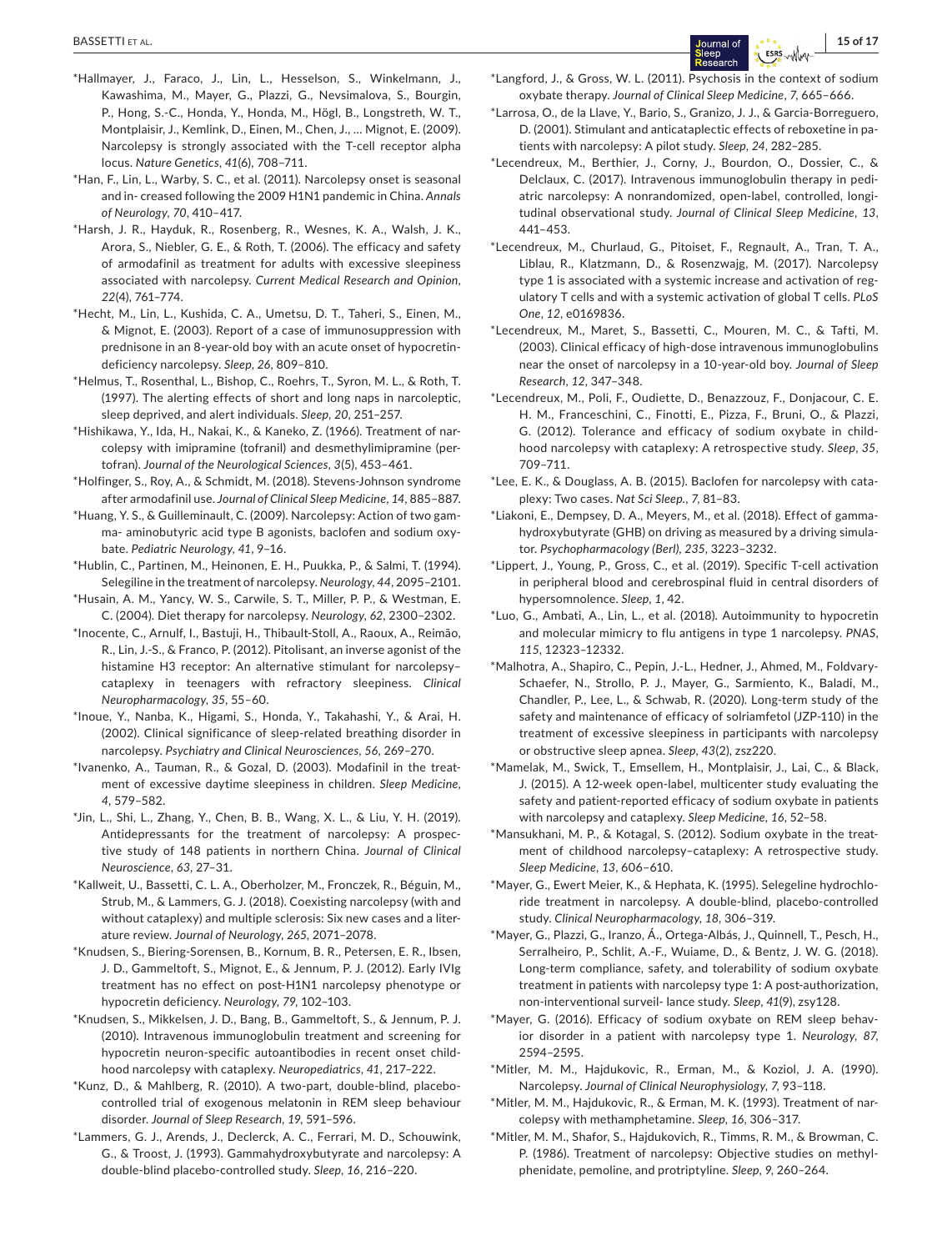- \*Miyata, R., Hayashi, M., Kohyama, J., & Honda, M. (2017). Steroid therapy ameliorated cataplexy in three children with recent-onset of narcolepsy. *Sleep Medicine*, *29*, 86–87.
- \*Moldofsky, H., Broughton, R. J., & Hill, J. D. (2000). A randomized trial of the long-term, continued efficacy and safety of modafinil in narcolepsy. *Sleep Medicine*, *1*, 109–116.
- \*Moller, L. R., & Ostergaard, J. R. (2009). Treatment with venlafaxine in six cases of children with narcolepsy and with cataplexy and hypnagogic hallucinations. *Journal of Child and Adolescent Psychopharmacology*, *19*, 197–201.
- \*Morse, A. M., Kelly-Pieper, K., & Kothare, S. V. (2019). Management of excessive daytime sleepiness in narcolepsy with baclofen. *Pediatric Neurology*, *93*, 39–42.
- \*Mullington, J., & Broughton, R. (1993). Scheduled naps in the management of daytime sleepiness in narcolepsy–cataplexy. *Sleep*, *16*, 444–456.
- \*Murali, H., & Kotagal, S. (2006). Off-label treatment of severe childhood narcolepsy–cataplexy with sodium oxybate. *Sleep*, *29*, 1025–1029.
- \*Nordstrand, S. H., Hansen, B. H., Kamaleri, Y., et al. (2018). Changes in quality of life in individuals with narcolepsy type 1 after the H1N1 influenza epidemic and vaccination campaign in Norway: A twoyear prospective cohort study. *Sleep Medicine*, *50*, 175–180.
- \*Noujaim, M. G., Mourad, A., & Clough, J. D. (2019). Sodium oxybate: A cause of extreme involuntary weight loss in a young lady. *Case Reports in Medicine*, *2019*, 6537815.
- \*Ortega-Albas, J. J., Lopez-Bernabe, R., Garcia, A. L., & Gomez, J. R. (2010). Suicidal ideation secondary to sodium oxybate. *Journal of Neuropsychiatry and Clinical Neurosciences*, *22*(3), 352.
- \*Overeem, S., Dalmau, J., Bataller, L., Nishino, S., Mignot, E., Verschuuren, J., & Lammers, G. J. (2004). Hypocretin-1 CSF levels in anti-Ma2 associated encephalitis. *Neurology*, *62*, 138–140.
- \*Parkes, J. D., & Fenton, G. W. (1973). Levo(–)amphetamine and dextro(+) am- phetamine in the treatment of narcolepsy. *Journal of Neurology, Neurosurgery and Psychiatry*, *36*, 1076–1081.
- \*Parkes, J. D., & Schachter, M. (1979). Clomipramine and clonazepam in cataplexy. *Lancet*, *2*, 1085–1086.
- \*Parkes, J. D. (1973). Clomipramine (Anafranil) in the treatment of cataplexy. *Journal of International Medical Research*, *1*, 427–431.
- \*Pataka, A. D., Frangulyan, R. R., Mackay, T. W., Douglas, N. J., & Riha, R. L. (2012). Narcolepsy and sleep-disordered breathing. *European Journal of Neurology*, *19*, 696–702.
- \*Plazzi, G., Poli, F., Franceschini, C., Parmeggiani, A., Pirazzoli, P., Bernardi, F., Mignot, E., Cicognani, A., & Montagna, P. (2008). Intravenous high-dose immunoglobulin treatment in recent onset childhood narcolepsy with cataplexy. *Journal of Neurology*, *255*, 1549–1554.
- \*Plazzi, G., Ruoff, C., Lecendreux, M., Dauvilliers, Y., Rosen, C. L., Black, J., Parvataneni, R., Guinta, D., Wang, Y. G., & Mignot, E. (2018). Treatment of paediatric narcolepsy with sodium oxybate: A doubleblind, placebo-controlled, randomised-withdrawal multicentre study and open-label investigation. *Lancet Child Adolesc Health*, *2*, 483–494.
- \*Poli, F., Ricotta, L., Vandi, S., Franceschini, C., Pizza, F., Palaia, V., Moghadam, K. K., Banal, D., Vetrugno, R., Thorpy, M. J., & Plazzi, G. (2012). Catathrenia under sodium oxybate in narcolepsy with cataplexy. *Sleep and Breathing*, *16*, 427–434.
- \*Poryazova, R., Tartarotti, S., Khatami, R., Baumann, C. R., Valko, P., Kallweit, U., Werth, E., & Bassetti, C. L. (2011). Sodium oxybate in narcolepsy with cataplexy: Zurich sleep center experience. *European Neurology*, *65*, 175–182.
- \*Prince, V., Philippidou, M., Walsh, S., & Creamer, D. (2018). Stevens-Johnson syndrome induced by modafinil. *Clinical and Experimental Dermatology*, *43*, 191–192.
- \*Ratkiewicz, M., & Splaingard, M. (2013). Treatment of cataplexy in a three-year-old using venlafaxine. *Journal of Clinical Sleep Medicine*, *9*, 1341–1342.
- \*Reinish, L. W., MacFarlane, J. G., Sandor, P., & Shapiro, C. M. (1995). REM changes in narcolepsy with selegiline. *Sleep*, *18*, 362–367.
- \*Ristanovic, R. K., Liang, H., Hornfeldt, C. S., & Lai, C. (2009). Exacerbation of cataplexy following gradual withdrawal of antidepressants: Manifestation of probable protracted rebound cataplexy. *Sleep Medicine*, *10*, 416–421.
- \*Roehrs, T., Zorick, F., Wittig, R., Paxton, C., Sicklesteel, J., & Roth, T. (1986). Alerting effects of naps in patients with narcolepsy. *Sleep*, *9*, 194–199.
- \*Rogers, A. E., Aldrich, M. S., & Lin, X. (2001). A comparison of three different sleep schedules for reducing daytime sleepiness in narcolepsy. *Sleep*, *24*, 385–391.
- \*Rogers, A. E., & Aldrich, M. S. (1993). The effect of regularly scheduled naps on sleep attacks and excessive daytime sleepiness associated with narcolepsy. *Nursing Research*, *42*, 111–117.
- \*Roth, T., Dauvilliers, Y., Guinta, D., Alvarez-Horine, S., Dynin, E., & Black, J. (2017). Effect of sodium oxybate on disrupted nighttime sleep in patients with narcolepsy. *Journal of Sleep Research*, *26*, 407–414.
- \*Ruoff, C., Swick, T. J., Doekel, R., Emsellem, H. A., Feldman, N. T., Rosenberg, R., Bream, G., Khayrallah, M. A., Lu, Y., & Black, J. (2016). Effect of oral JZP-110 (ADX- N05) on wakefulness and sleepiness in adults with narcolepsy: A phase 2b study. *Sleep*, *39*, 1379–1387.
- \*Ruppert, E., Zagala, H., Chambe, J., Comtet, H., Kilic-Huck, U., Lefebvre, F., Bataillard, M., Schroder, C., Calvel, L., & Bourgin, P. (2018). Intravenous immunoglobulin therapy administered early after narcolepsy type 1 onset in three patients evaluated by clinical and polysomnographic follow-up. *Behavioural Neurology*, *2018*, 1671072.
- \*Rye, D. B., Dihenia, B., & Bliwise, D. L. (1998). Reversal of atypical depression, sleepiness, and REM-sleep propensity in narcolepsy with bupropion. *Depression and Anxiety*, *7*, 92–95.
- \*Saletu, M. T., Anderer, P., Saletu-Zyhlarz, G. M., Mandl, M., Arnold, O., Nosiska, D., Zeitlhofer, J., & Saletu, B. (2005). EEG-mapping differences between narcolepsy patients and controls and subsequent double-blind, placebo-controlled studies with modafinil. *European Archives of Psychiatry and Clinical Neuroscience*, *255*, 20–32.
- \*Salin-Pascual, R. J. (2002). Improvement in cataplexy and daytime somnolence in narcoleptic patients with venlafaxine XR administration. *Sleep Hypnosis*, *4*, 22–25.
- \*Sanyal, D., & Ghosh, M. (2017). A case of modafinil induced mania in a child suffering from narcolepsy. *Bengal J Private Psychiatry*, *8*, 14–15.
- \*Sarkanen, T., Alén, R., & Partinen, M. (2016). Transient impact of rituximab in H1N1 vaccination-associated narcolepsy with severe psychiatric symptoms. *The Neurologist*, *21*, 85–86.
- \*Sarkanen, T., Niemelä, V., Landtblom, A. M., & Partinen, M. (2014). Psychosis in patients with narcolepsy as an adverse effect of sodium oxybate. *Frontiers in Neurology*, *5*, 136.
- \*Schachter, M., & Parkes, J. D. (1980). Fluvoxamine and clomipramine in the treatment of cataplexy. *Journal of Neurology, Neurosurgery and Psychiatry*, *43*, 171–174.
- \*Schrader, H., Kayed, K., Bendixen Markset, A. C., & Treidene, H. E. (1986). The treatment of accessor y symptoms in narcolepsy: A double- blind cross-over study of a selective serotonin re-uptake inhibitor (femoxetine) versus placebo. *Acta Neurologica Scandinavica*, *74*, 297–303.
- \*Scrima, L., Hartman, P. G., Johnson, F. H., & Hiller, F. C. (1989). Efficacy of gamma-hydroxybutyrate versus placebo in treating narcolepsy– cataplexy: Double-blind subjective measures. *Biological Psychiatry*, *26*, 331–343.
- \*Scrima, L., Hartman, P. G., Johnson, F. H., Thomas, E. E., & Hiller, F. C. (1990). The effects of gamma-hydroxybutyrate on the sleep of narcolepsy patients: A double-blind study. *Sleep*, *13*, 479–490.
- \*Shindler, J., Schachter, M., Brincat, S., & Parkes, J. D. (1985). Amphetamine, mazindol, and fencamfamin in narcolepsy. *British Medical Journal (Clinical Research Ed)*, *290*, 1167–1170.